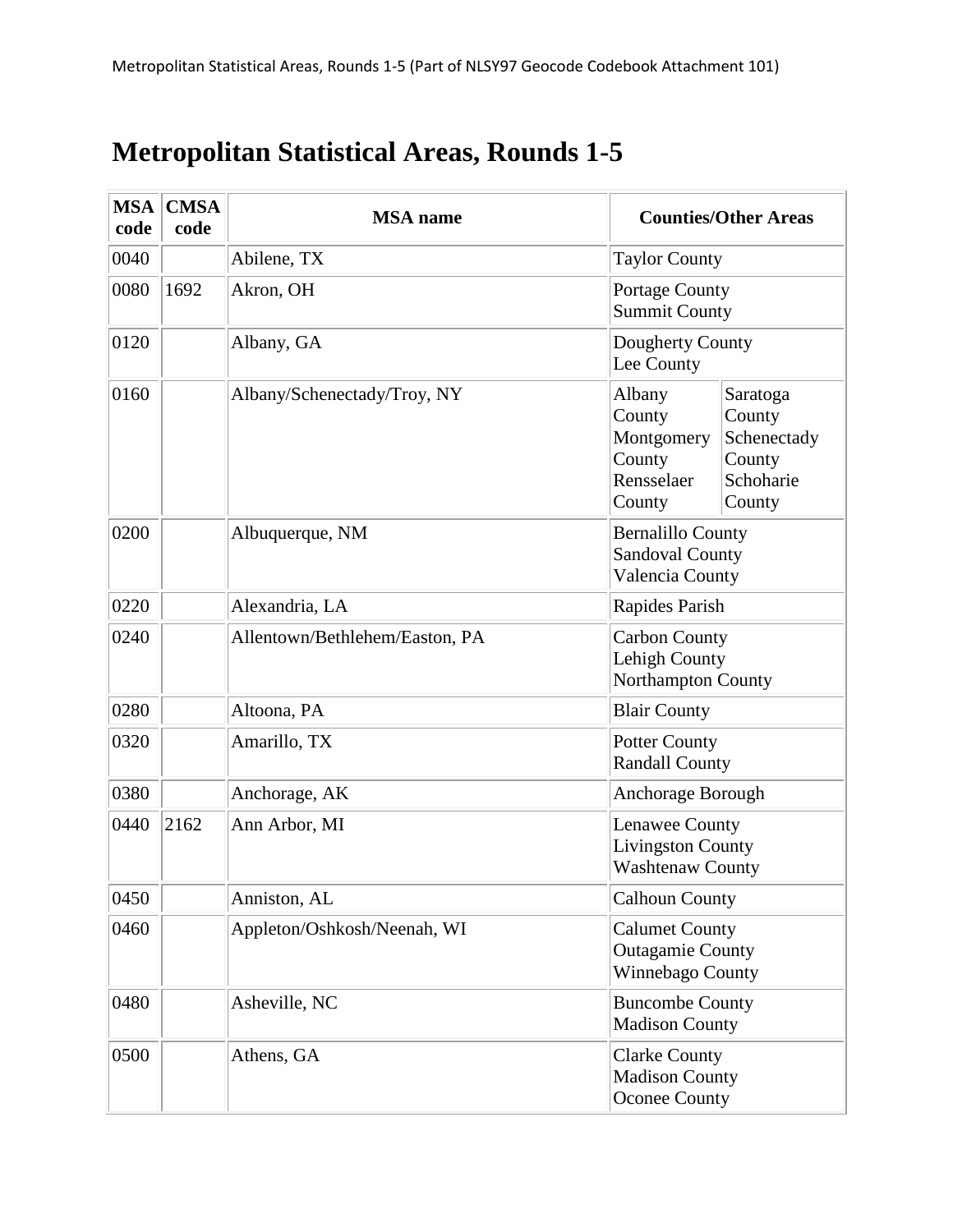| <b>MSA</b><br>code | <b>CMSA</b><br>code | <b>MSA</b> name       |                                                                                                                                                                                                                      | <b>Counties/Other Areas</b>                                                                                                                                                                                               |
|--------------------|---------------------|-----------------------|----------------------------------------------------------------------------------------------------------------------------------------------------------------------------------------------------------------------|---------------------------------------------------------------------------------------------------------------------------------------------------------------------------------------------------------------------------|
| 0520               |                     | Atlanta, GA           | <b>Barrow</b><br>County<br><b>Bartow</b><br>County<br>Carroll<br>County<br>Cherokee<br>County<br>Clayton<br>County<br>Cobb County<br>Coweta<br>County<br>De Kalb<br>County<br>Douglas<br>County<br>Fayette<br>County | Forsyth<br>County<br><b>Fulton County</b><br>Gwinnett<br>County<br><b>Henry County</b><br>Newton<br>County<br>Paulding<br>County<br>Pickens<br>County<br>Rockdale<br>County<br>Spalding<br>County<br><b>Walton County</b> |
| 0560               | 6162                | Atlantic/Cape May, NJ | <b>Atlantic County</b><br>Cape May County                                                                                                                                                                            |                                                                                                                                                                                                                           |
| 0600               |                     | Augusta/Aiken, GA/SC  | Columbia County, GA<br>Richmond County, GA<br>Aiken County, SC<br>Edgefield County, SC                                                                                                                               |                                                                                                                                                                                                                           |
| 0640               |                     | Austin/San Marcos, TX | <b>Bastrop</b><br>County<br>Caldwell<br>County<br><b>Hays County</b>                                                                                                                                                 | <b>Travis County</b><br>Williamson<br>County                                                                                                                                                                              |
| 0680               |                     | Bakersfield, CA       | Kern County                                                                                                                                                                                                          |                                                                                                                                                                                                                           |
| 0720               | 8872                | Baltimore, MD         | Anne<br>Arundel<br>County<br><b>Baltimore</b><br>County<br>Carroll<br>County<br>Harford<br>County                                                                                                                    | Howard<br>County<br>Queen Anne's<br>County<br><b>Baltimore city</b>                                                                                                                                                       |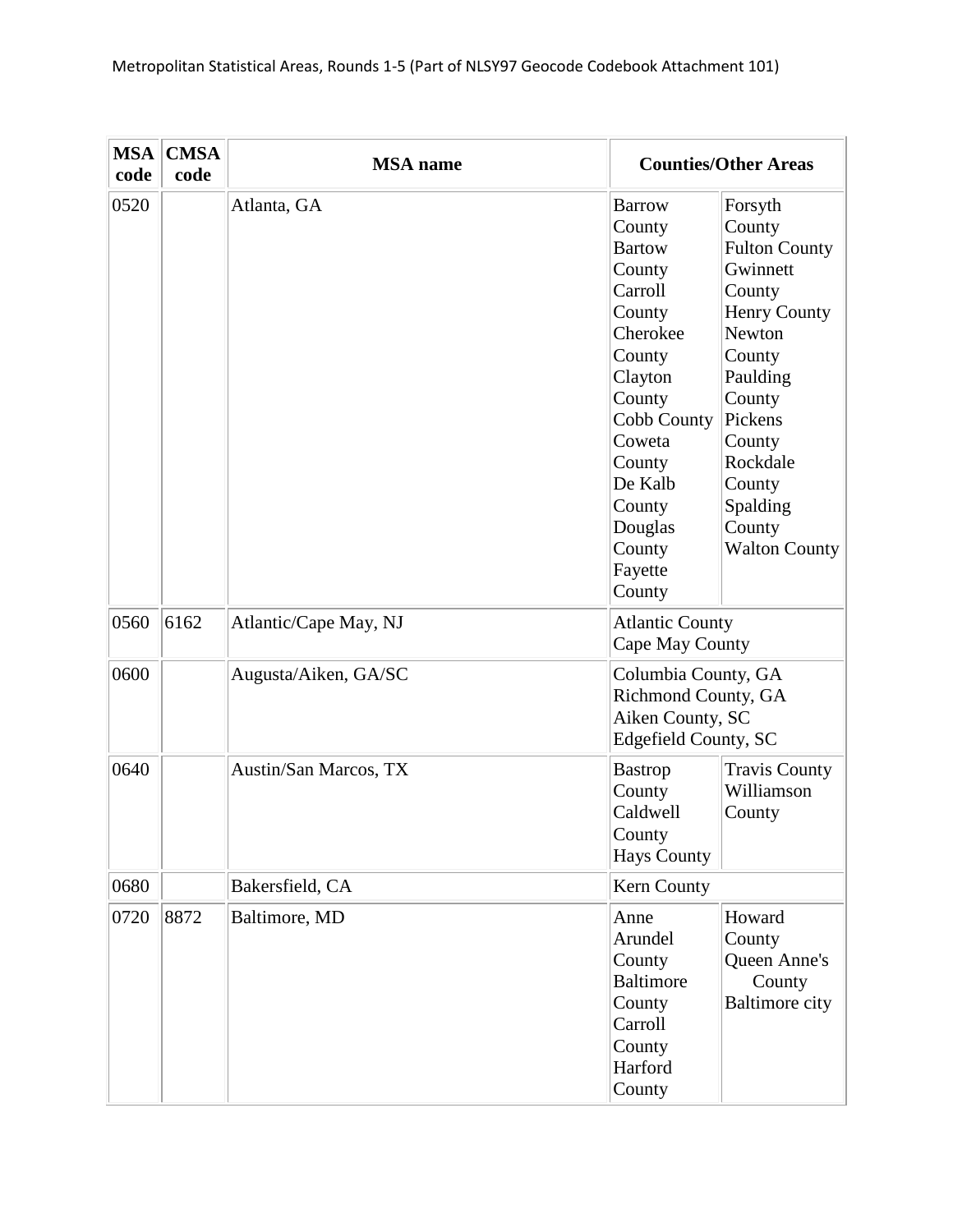| <b>MSA</b><br>code | <b>CMSA</b><br>code | <b>MSA</b> name                                             |                                                                                             | <b>Counties/Other Areas</b>                                                  |
|--------------------|---------------------|-------------------------------------------------------------|---------------------------------------------------------------------------------------------|------------------------------------------------------------------------------|
| 0733               |                     | Bangor, ME                                                  | <b>Penobscot County</b>                                                                     |                                                                              |
| 0743               |                     | Barnstable/Yarmouth, MA                                     | <b>Barnstable County</b>                                                                    |                                                                              |
| 0760               |                     | Baton Rouge, LA                                             | East Baton Rouge Parish<br><b>Livingston Parish</b><br>West Baton Rouge Parish              |                                                                              |
| 0840               |                     | Beaumont/Port Arthur, TX                                    | <b>Hardin County</b><br>Jefferson County<br><b>Orange County</b>                            |                                                                              |
| 0860               |                     | Bellingham, WA                                              | <b>Whatcom County</b>                                                                       |                                                                              |
| 0870               |                     | Benton Harbor, MI                                           | <b>Berrien County</b>                                                                       |                                                                              |
| 0875               | 5602                | Bergen/Passaic, NJ                                          | <b>Bergen County</b><br>Passaic County                                                      |                                                                              |
| 0880               |                     | Billings, MT                                                | <b>Yellowstone County</b>                                                                   |                                                                              |
| 0920               |                     | Biloxi/Gulfport/Pascagoula, MS                              | <b>Hancock County</b><br><b>Harrison County</b><br><b>Jackson County</b>                    |                                                                              |
| 0960               |                     | Binghamton, NY                                              | <b>Broome County</b><br><b>Tioga County</b>                                                 |                                                                              |
| 1000               |                     | Birmingham, AL                                              | <b>Blount</b><br>County<br>Jefferson<br>County                                              | St. Clair<br>County<br><b>Shelby County</b>                                  |
| 1010               |                     | Bismarck, ND                                                | <b>Burleigh County</b><br><b>Morton County</b>                                              |                                                                              |
| 1020               |                     | Bloomington, IN                                             | Monroe County                                                                               |                                                                              |
| 1040               |                     | Bloomington/Normal, IL                                      | <b>McLean County</b>                                                                        |                                                                              |
| 1080               |                     | Boise City, ID                                              | Ada County<br><b>Canyon County</b>                                                          |                                                                              |
| 1123               |                     | Boston/Worchester/Lawrence/Lowell/Brockton,<br><b>MA/NH</b> | MA:<br><b>Bristol</b><br>County<br><b>Essex</b><br>County<br>Middlesex<br>County<br>Norfolk | NH:<br>Hillsborough<br>County<br>Rockingham<br>County<br>Strafford<br>County |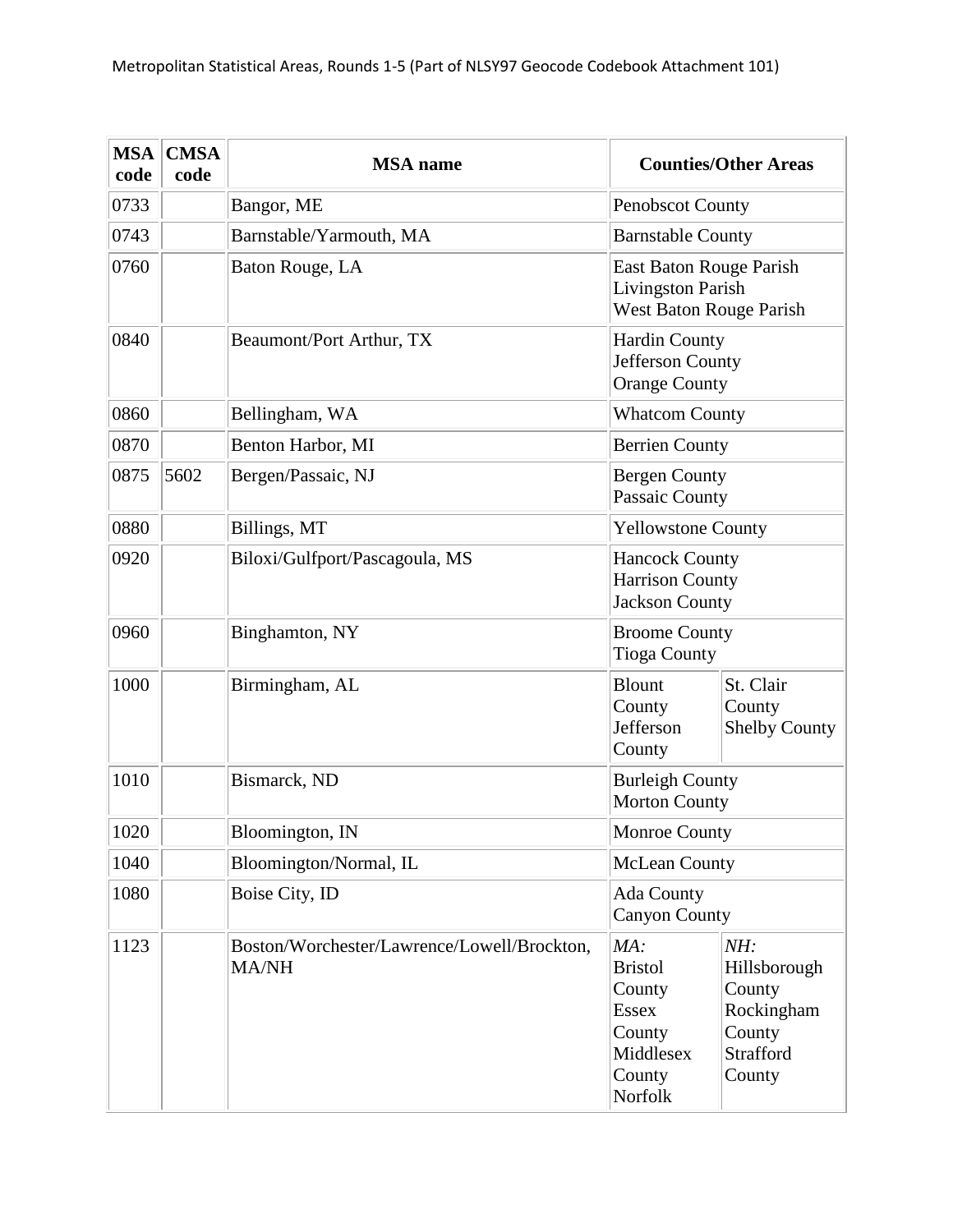| <b>MSA</b><br>code | <b>CMSA</b><br>code | <b>MSA</b> name                      |                                                                                                                                                                   | <b>Counties/Other Areas</b>      |
|--------------------|---------------------|--------------------------------------|-------------------------------------------------------------------------------------------------------------------------------------------------------------------|----------------------------------|
|                    |                     |                                      | County<br>Plymouth<br>County<br><b>Suffolk</b><br>County<br>Worcester<br>County                                                                                   |                                  |
| 1125               | 2082                | Boulder/Longmont, CO                 | <b>Boulder County</b>                                                                                                                                             |                                  |
| 1145               | 3362                | Brazoria, TX                         | <b>Brazoria County</b>                                                                                                                                            |                                  |
| 1150               | 7602                | Bremerton, WA                        | <b>Kitsap County</b>                                                                                                                                              |                                  |
| 1240               |                     | Brownsville/Harlingen/San Benito, TX | <b>Cameron County</b>                                                                                                                                             |                                  |
| 1260               |                     | Bryan/College Station, TX            | <b>Brazos County</b>                                                                                                                                              |                                  |
| 1280               |                     | Buffalo/Niagara Falls, NY            | <b>Erie County</b><br>Niagara County                                                                                                                              |                                  |
| 1303               |                     | Burlington, VT                       | <b>Chittenden County</b><br><b>Franklin County</b><br><b>Grand Isle County</b>                                                                                    |                                  |
| 1320               |                     | Canton/Massillon, OH                 | <b>Carroll County</b><br><b>Stark County</b>                                                                                                                      |                                  |
| 1350               |                     | Casper, WY                           | Natrona County                                                                                                                                                    |                                  |
| 1360               |                     | Cedar Rapids, IA                     | Linn County                                                                                                                                                       |                                  |
| 1400               |                     | Champaign/Urbana, IL                 | <b>Champaign County</b>                                                                                                                                           |                                  |
| 1440               |                     | Charleston/North Charleston, SC      | <b>Berkeley County</b><br><b>Charleston County</b><br><b>Dorchester County</b>                                                                                    |                                  |
| 1480               |                     | Charleston, WV                       | Kanawha County<br><b>Putnam County</b>                                                                                                                            |                                  |
| 1520               |                     | Charlotte/Gastonia/Rock Hill, NC/SC  | Cabarrus County, NC<br><b>Gaston County, NC</b><br>Lincoln County, NC<br>Mecklenburg County, NC<br>Rowan County, NC<br><b>Union County, NC</b><br>York County, SC |                                  |
| 1540               |                     | Charlottesville, VA                  | Albemarle<br>County                                                                                                                                               | Greene County<br>Charlottesville |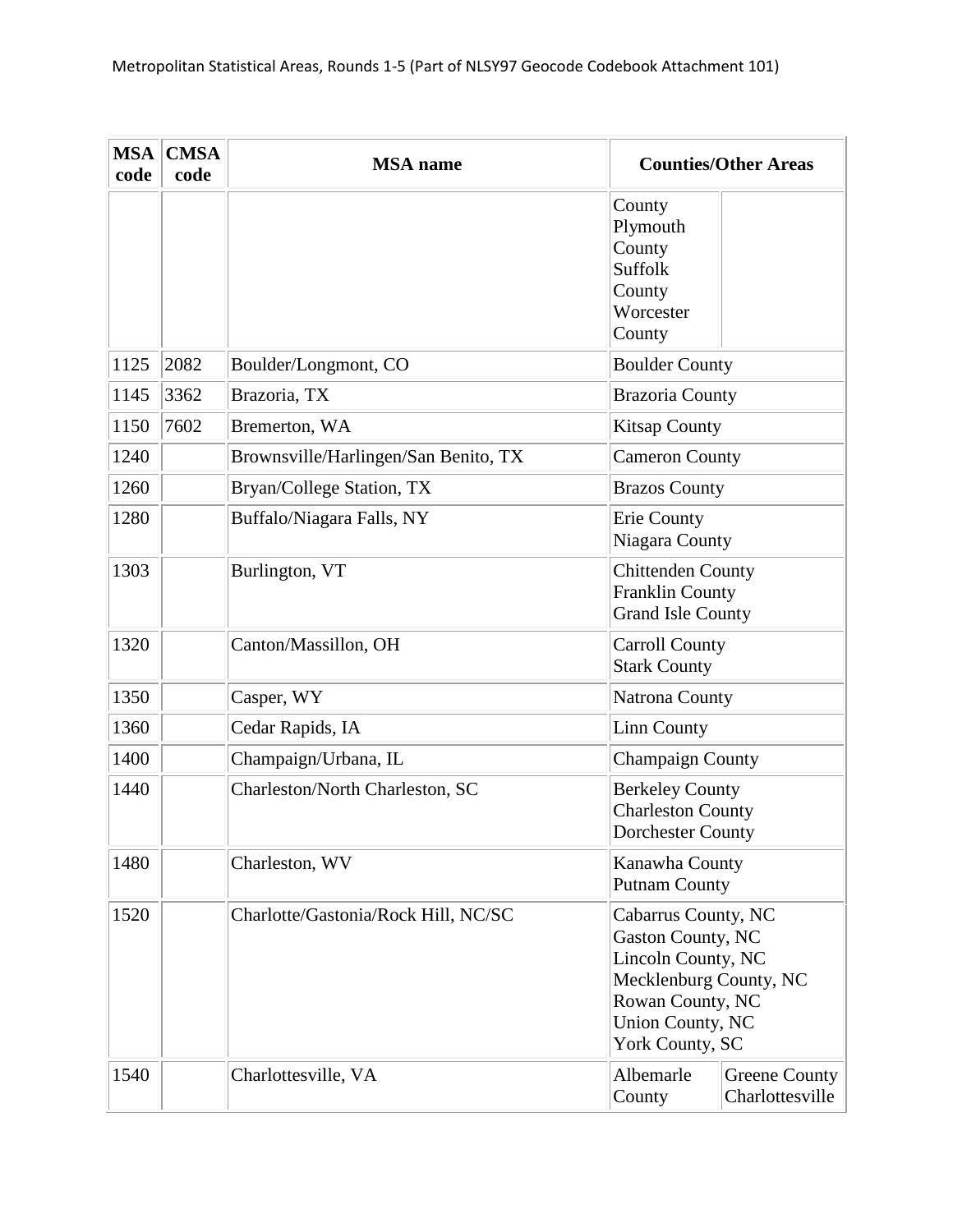| <b>MSA</b><br>code | <b>CMSA</b><br>code | <b>MSA</b> name                 |                                                                                                                                                  | <b>Counties/Other Areas</b>                                                                                                           |
|--------------------|---------------------|---------------------------------|--------------------------------------------------------------------------------------------------------------------------------------------------|---------------------------------------------------------------------------------------------------------------------------------------|
|                    |                     |                                 | Fluvanna<br>County                                                                                                                               | city                                                                                                                                  |
| 1560               |                     | Chattanooga, TN/GA              | Catoosa County, GA<br>Dade County, GA<br>Walker County, GA<br>Hamilton County, TN                                                                |                                                                                                                                       |
| 1580               |                     | Cheyenne, WY                    | Laramie County                                                                                                                                   |                                                                                                                                       |
| 1600               | 1602                | Chicago, IL                     | <b>Cook County</b><br>DeKalb<br>County<br>DuPage<br>County<br>Grundy<br>County<br><b>Kane County</b>                                             | Kendall<br>County<br>Lake County<br>McHenry<br>County<br>Will County                                                                  |
| 1620               |                     | Chico/Paradise, CA              | <b>Butte County</b>                                                                                                                              |                                                                                                                                       |
| 1640               | 1642                | Cincinnati, OH/KY/IN            | IN:<br>Dearborn<br>County<br><b>Ohio County</b><br>OH:<br><b>Brown</b><br>County<br>Clermont<br>County<br>Hamilton<br>County<br>Warren<br>County | KY:<br><b>Boone County</b><br>Campbell<br>County<br>Gallatin<br>County<br><b>Grant County</b><br>Kenton County<br>Pendleton<br>County |
| 1660               |                     | Clarksville/Hopkinsville, TN/KY | Christian County, KY<br>Montgomery County, TN                                                                                                    |                                                                                                                                       |
| 1680               | 1692                | Cleveland/Lorain/Elyria, OH     | Ashtabula<br>County<br>Cuyahoga<br>County<br>Geauga<br>County                                                                                    | Lake County<br>Lorain County<br>Medina<br>County                                                                                      |
| 1720               |                     | Colorado Springs, CO            | El Paso County                                                                                                                                   |                                                                                                                                       |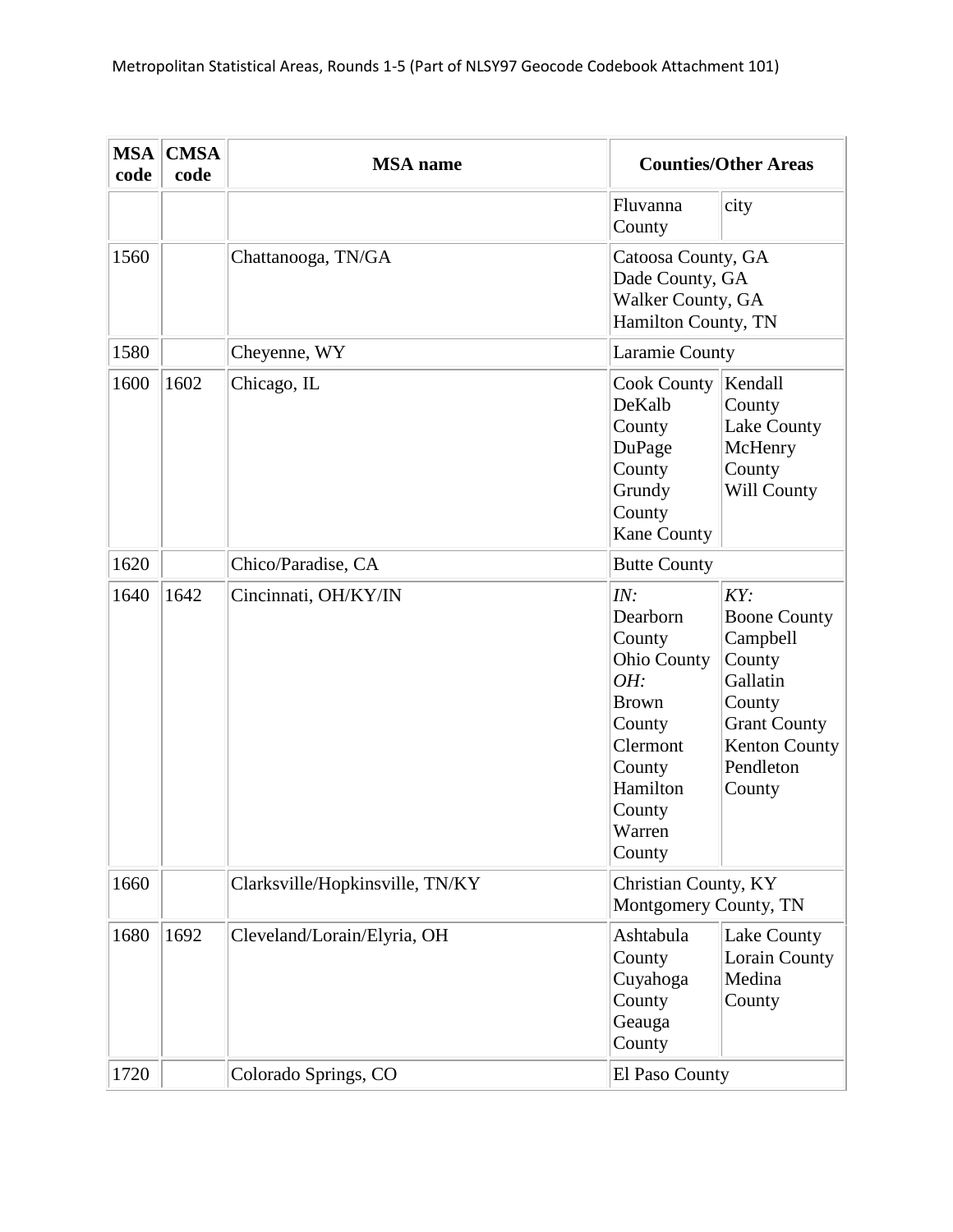| <b>MSA</b><br>code | <b>CMSA</b><br>code | <b>MSA</b> name                     | <b>Counties/Other Areas</b>                                                                                                                                                    |  |
|--------------------|---------------------|-------------------------------------|--------------------------------------------------------------------------------------------------------------------------------------------------------------------------------|--|
| 1740               |                     | Columbia, MO                        | <b>Boone County</b>                                                                                                                                                            |  |
| 1760               |                     | Columbia, SC                        | <b>Lexington County</b><br><b>Richland County</b>                                                                                                                              |  |
| 1800               |                     | Columbus, GA/AL                     | Russell County, AL<br>Chattahoochee County, GA<br>Harris County, GA<br>Muscogee County, GA                                                                                     |  |
| 1840               |                     | Columbus, OH                        | Delaware<br>Licking<br>County<br>County<br>Fairfield<br>Madison<br>County<br>County<br>Franklin<br>Pickaway<br>County<br>County                                                |  |
| 1880               |                     | Corpus Christi, TX                  | <b>Nueces County</b><br>San Patricio County                                                                                                                                    |  |
| 1900               |                     | Cumberland, MD/WV                   | <b>Allegany County, MD</b><br>Mineral County, WV                                                                                                                               |  |
| 1920               | 1922                | Dallas, TX                          | Henderson<br>Collin<br>County<br>County<br><b>Dallas</b><br><b>Hunt County</b><br>Kaufman<br>County<br>Denton<br>County<br>Rockwall<br>County<br><b>Ellis County</b><br>County |  |
| 1950               |                     | Danville, VA                        | Pittsylvania County<br>Danville city                                                                                                                                           |  |
| 1960               |                     | Davenport/Moline/Rock Island, IA/IL | Henry County, IL<br>Rock Island County, IL<br>Scott County, IA                                                                                                                 |  |
| 2000               |                     | Dayton/Springfield, OH              | Clark County Miami County<br>Greene<br>Montgomery<br>County<br>County                                                                                                          |  |
| 2020               |                     | Daytona Beach, FL                   | <b>Flagler County</b><br><b>Volusia County</b>                                                                                                                                 |  |
| 2030               |                     | Decatur, AL                         | <b>Lawrence County</b><br><b>Morgan County</b>                                                                                                                                 |  |
| 2040               |                     | Decatur, IL                         | <b>Macon County</b>                                                                                                                                                            |  |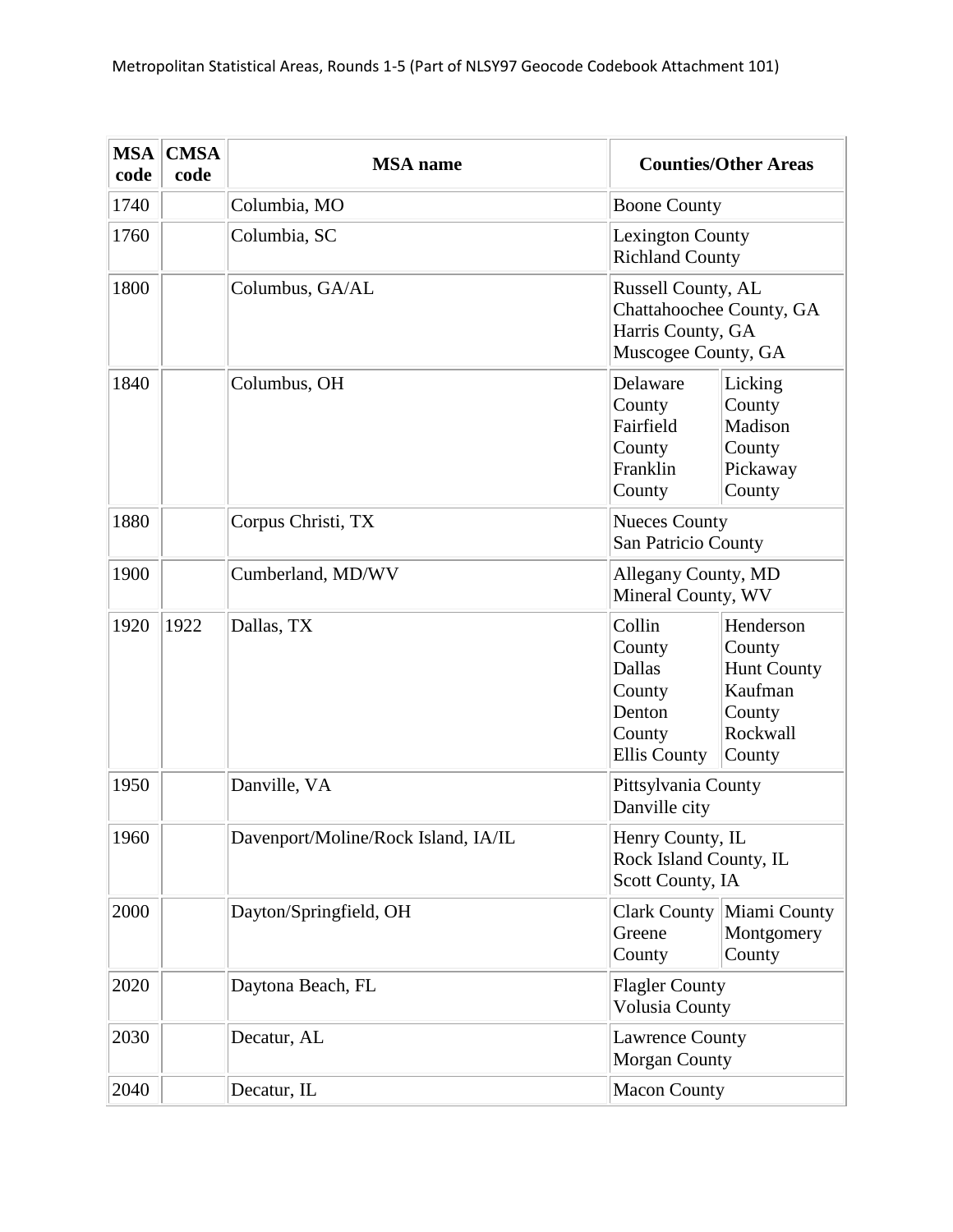| <b>MSA</b><br>code | <b>CMSA</b><br>code | <b>MSA</b> name             |                                                                                          | <b>Counties/Other Areas</b>                                     |
|--------------------|---------------------|-----------------------------|------------------------------------------------------------------------------------------|-----------------------------------------------------------------|
| 2080               | 2082                | Denver, CO                  | <b>Adams</b><br>County<br>Arapahoe<br>County<br>Denver<br>County                         | Douglas<br>County<br>Jefferson<br>County                        |
| 2120               |                     | Des Moines, IA              | <b>Dallas County</b><br>Polk County<br><b>Warren County</b>                              |                                                                 |
| 2160               | 2162                | Detroit, MI                 | Lapeer<br>County<br>Macomb<br>County<br>Monroe<br>County                                 | Oakland<br>County<br>St. Clair<br>County<br><b>Wayne County</b> |
| 2180               |                     | Dothan, AL                  | Dale County<br><b>Houston County</b>                                                     |                                                                 |
| 2190               |                     | Dover, DE                   | Kent County                                                                              |                                                                 |
| 2200               |                     | Dubuque, IA                 | Dubuque County                                                                           |                                                                 |
| 2240               |                     | Duluth/Superior, MN/WI      | St. Louis County, MN<br>Douglas County, WI                                               |                                                                 |
| 2281               | 5602                | Dutchess County, NY         | <b>Dutchess County</b>                                                                   |                                                                 |
| 2290               |                     | Eau Claire, WI              | Chippewa County<br>Eau Claire County                                                     |                                                                 |
| 2320               |                     | El Paso, TX                 | El Paso County                                                                           |                                                                 |
| 2330               |                     | Elkhart/Goshen, IN          | <b>Elkhart County</b>                                                                    |                                                                 |
| 2335               |                     | Elmira, NY                  | <b>Chemung County</b>                                                                    |                                                                 |
| 2340               |                     | Enid, OK                    | <b>Garfield County</b>                                                                   |                                                                 |
| 2360               |                     | Erie, PA                    | Erie County                                                                              |                                                                 |
| 2400               |                     | Eugene/Springfield, OR      | Lane County                                                                              |                                                                 |
| 2440               |                     | Evansville/Henderson, IN/KY | Posey County, IN<br>Vanderburgh County, IN<br>Warrick County, IN<br>Henderson County, KY |                                                                 |
| 2520               |                     | Fargo/Moorhead, ND/MN       | Clay County, MN                                                                          |                                                                 |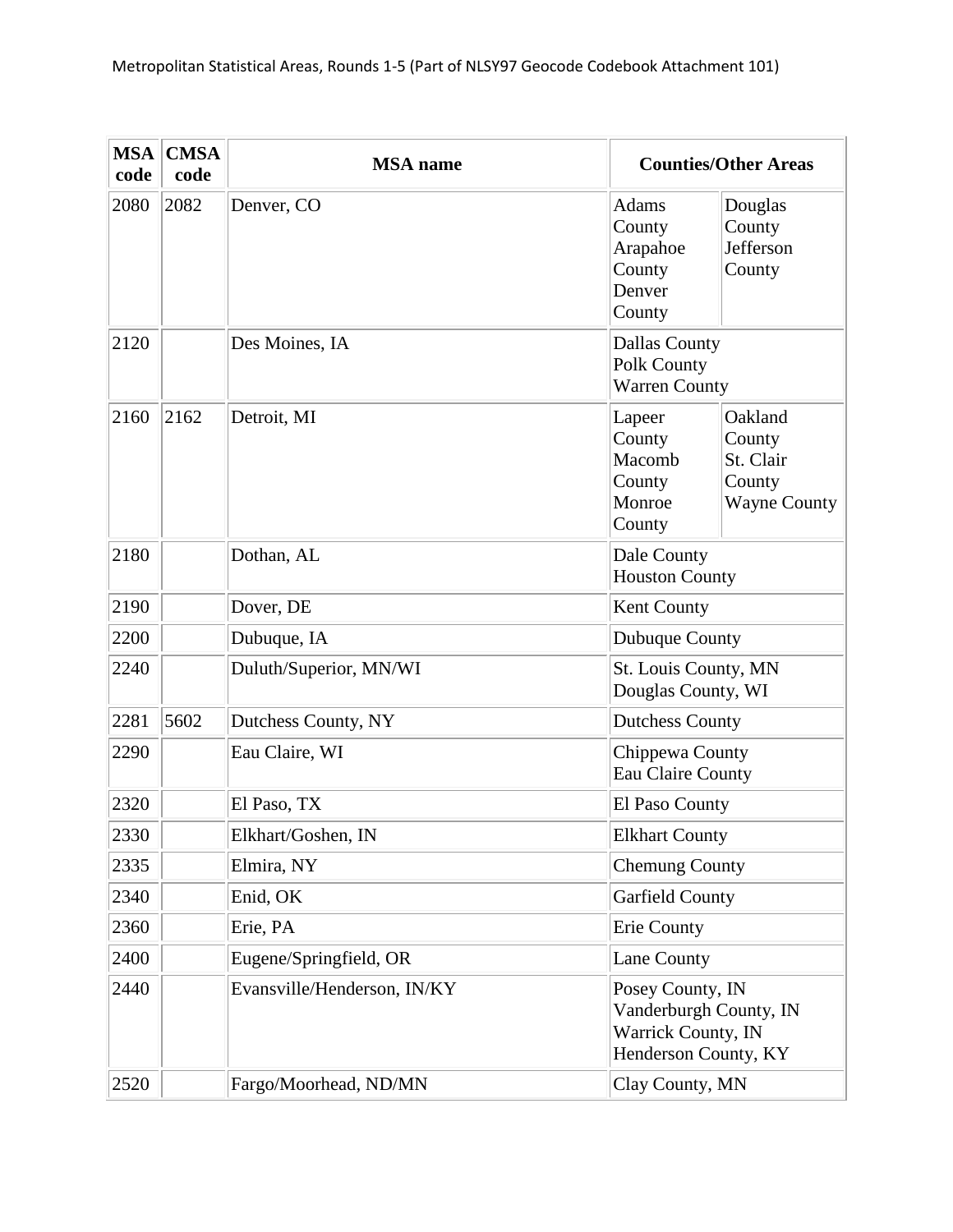| <b>MSA</b><br>code | <b>CMSA</b><br>code | <b>MSA</b> name                    |                                                                    | <b>Counties/Other Areas</b>                                      |
|--------------------|---------------------|------------------------------------|--------------------------------------------------------------------|------------------------------------------------------------------|
|                    |                     |                                    | Cass County, ND                                                    |                                                                  |
| 2560               |                     | Fayetteville, NC                   | <b>Cumberland County</b>                                           |                                                                  |
| 2580               |                     | Fayetteville/Springdale/Rogers, AR | <b>Benton County</b><br><b>Washington County</b>                   |                                                                  |
| 2640               | 2162                | Flint, MI                          | <b>Genesee County</b>                                              |                                                                  |
| 2650               |                     | Florence, AL                       | <b>Colbert County</b><br>Lauderdale County                         |                                                                  |
| 2655               |                     | Florence, SC                       | <b>Florence County</b>                                             |                                                                  |
| 2670               |                     | Fort Collins/Loveland, CO          | <b>Larimer County</b>                                              |                                                                  |
| 2680               | 4992                | Fort Lauderdale, FL                | <b>Broward County</b>                                              |                                                                  |
| 2700               |                     | Fort Myers/Cape Coral, FL          | Lee County                                                         |                                                                  |
| 2710               |                     | Fort Pierce/Port St. Lucie, FL     | <b>Martin County</b><br>St. Lucie County                           |                                                                  |
| 2720               |                     | Fort Smith, AR/OK                  | Crawford County, AR<br>Sebastian County, AR<br>Sequoyah County, OK |                                                                  |
| 2750               |                     | Fort Walton Beach, FL              | <b>Okaloosa County</b>                                             |                                                                  |
| 2760               |                     | Fort Wayne, IN                     | Adams<br>County<br><b>Allen County</b><br>De Kalb<br>County        | Huntington<br>County<br><b>Wells County</b><br>Whitley<br>County |
| 2800               | 1922                | Fort Worth/Arlington, TX           | <b>Hood County</b><br>Johnson<br>County                            | Parker County<br><b>Tarrant County</b>                           |
| 2840               |                     | Fresno, CA                         | <b>Fresno County</b><br>Madera County                              |                                                                  |
| 2880               |                     | Gadsden, AL                        | <b>Etowah County</b>                                               |                                                                  |
| 2900               |                     | Gainesville, FL                    | Alachua County                                                     |                                                                  |
| 2920               | 3362                | Galveston/Texas City, TX           | <b>Galveston County</b>                                            |                                                                  |
| 2960               | 1602                | Gary, IN                           | Lake County<br>Porter County                                       |                                                                  |
| 2975               |                     | Glens Falls, NY                    | <b>Warren County</b><br><b>Washington County</b>                   |                                                                  |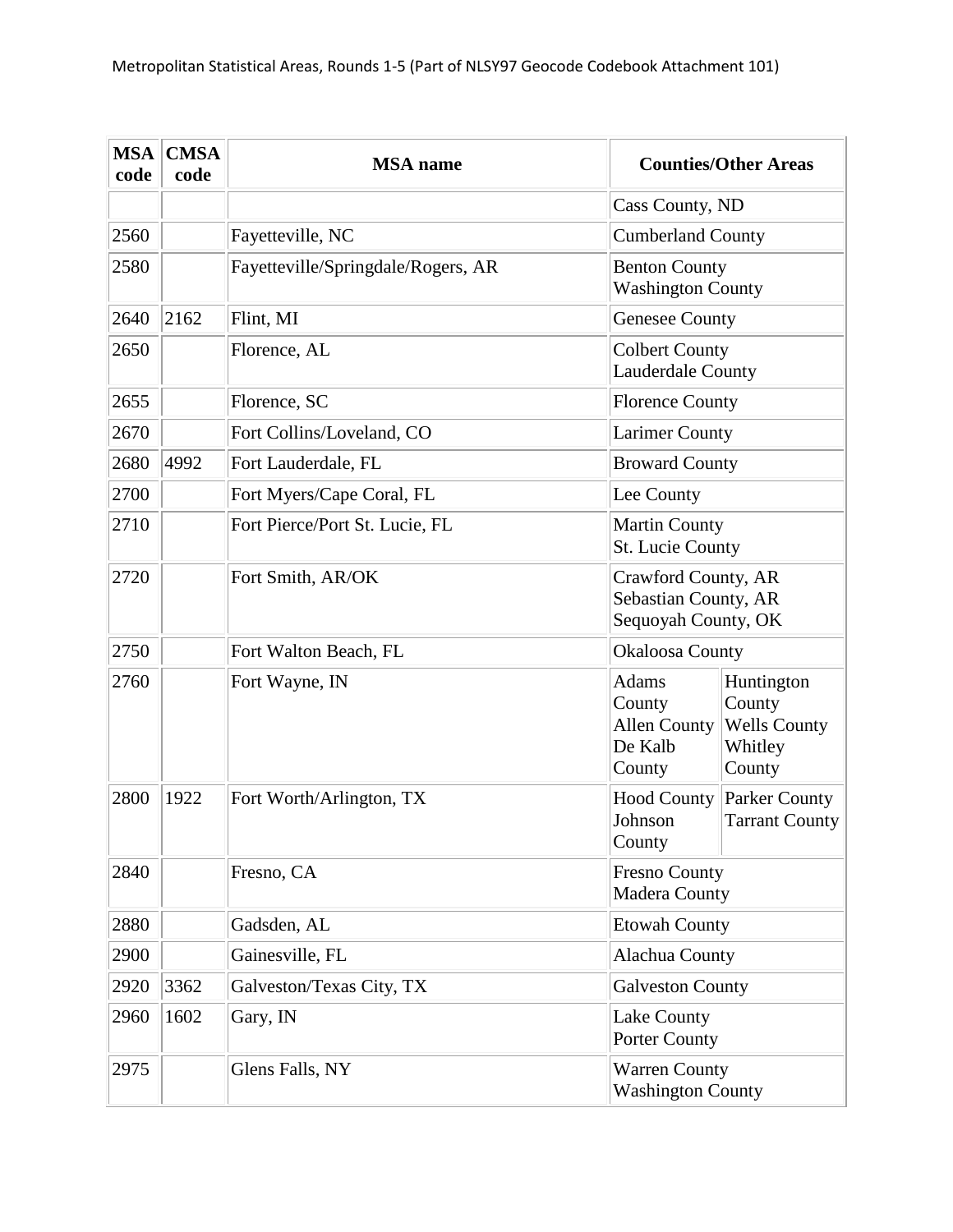| <b>MSA</b><br>code | <b>CMSA</b><br>code | <b>MSA</b> name                         |                                                                                  | <b>Counties/Other Areas</b>                                                              |
|--------------------|---------------------|-----------------------------------------|----------------------------------------------------------------------------------|------------------------------------------------------------------------------------------|
| 2980               |                     | Goldsboro, NC                           | <b>Wayne County</b>                                                              |                                                                                          |
| 2985               |                     | Grand Forks, ND/MN                      | Polk County, MN<br><b>Grand Forks County, ND</b>                                 |                                                                                          |
| 3000               |                     | Grand Rapids/Muskegon/Holland, MI       | Allegan<br>County<br>Kent County                                                 | Muskegon<br>County<br><b>Ottawa County</b>                                               |
| 3040               |                     | Great Falls, MT                         | <b>Cascade County</b>                                                            |                                                                                          |
| 3060               | 2082                | Greeley, CO                             | <b>Weld County</b>                                                               |                                                                                          |
| 3080               |                     | Green Bay, WI                           | <b>Brown County</b>                                                              |                                                                                          |
| 3120               |                     | Greensboro/Winston-Salem/High Point, NC | Alamance<br>County<br>Davidson<br>County<br>Davie<br>County<br>Forsyth<br>County | Guilford<br>County<br>Randolph<br>County<br><b>Stokes County</b><br><b>Yadkin County</b> |
| 3150               |                     | Greenville, NC                          | <b>Pitt County</b>                                                               |                                                                                          |
| 3160               |                     | Greenville/Spartanburg/Anderson, SC     | Anderson<br>County<br>Cherokee<br>County<br>Greenville<br>County                 | Pickens<br>County<br>Spartanburg<br>County                                               |
| 3180               | 8872                | Hagerstown, MD                          | <b>Washington County</b>                                                         |                                                                                          |
| 3200               | 1642                | Hamilton/Middletown, OH                 | <b>Butler County</b>                                                             |                                                                                          |
| 3240               |                     | Harrisburg/Lebanon/Carlisle, PA         | Cumberland<br>County<br>Dauphin<br>County                                        | Lebanon<br>County<br>Perry County                                                        |
| 3283               |                     | Hartford, CT                            | <b>Hartford County</b><br>Middlesex County<br><b>Tolland County</b>              |                                                                                          |
| 3290               |                     | Hickory/Morganton/Lenoir, NC            | Alexander<br>County<br><b>Burke</b><br>County                                    | Caldwell<br>County<br>Catawba<br>County                                                  |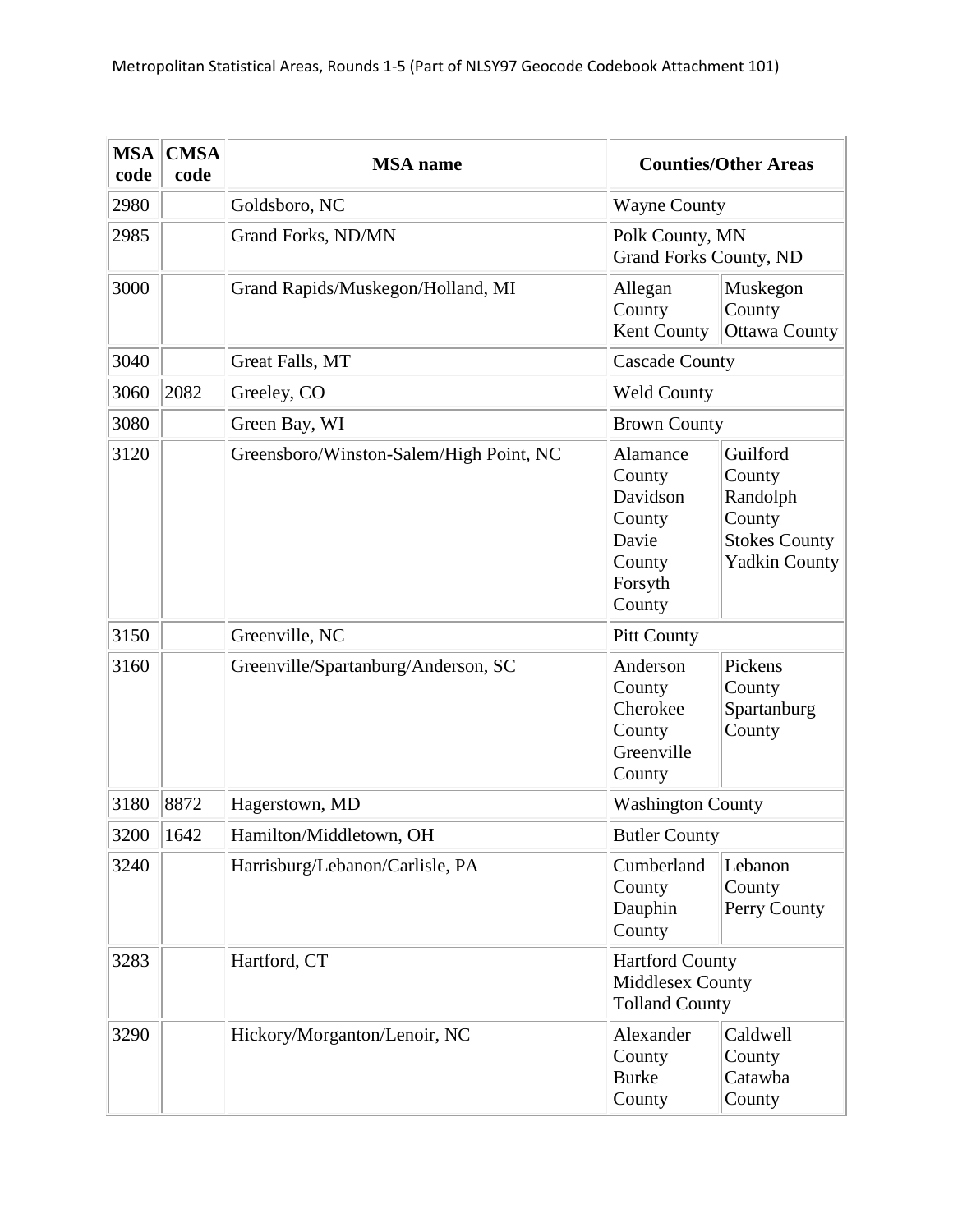| <b>MSA</b><br>code | <b>CMSA</b><br>code | <b>MSA</b> name              | <b>Counties/Other Areas</b>                                                                                                                                                                     |
|--------------------|---------------------|------------------------------|-------------------------------------------------------------------------------------------------------------------------------------------------------------------------------------------------|
| 3320               |                     | Honolulu, HI                 | <b>Honolulu County</b>                                                                                                                                                                          |
| 3350               |                     | Houma, LA                    | Lafourche Parish<br><b>Terrebonne Parish</b>                                                                                                                                                    |
| 3360               | 3362                | Houston, TX                  | Chambers<br><b>Liberty County</b><br>Montgomery<br>County<br>County<br>Fort Bend<br><b>Waller County</b><br>County<br>Harris<br>County                                                          |
| 3400               |                     | Huntington/Ashland, WV/KY/OH | Boyd<br>Lawrence<br>County, KY<br>County, OH<br>Greenup<br>Cabell County,<br>County, KY<br><b>WV</b><br>Wayne<br>County, WV                                                                     |
| 3440               |                     | Huntsville, AL               | <b>Limestone County</b><br><b>Madison County</b>                                                                                                                                                |
| 3480               |                     | Indianapolis, IN             | Madison<br>Boone<br>County<br>County<br>Hamilton<br><b>Marion County</b><br>Morgan<br>County<br>County<br>Hancock<br>County<br><b>Shelby County</b><br>Hendricks<br>County<br>Johnson<br>County |
| 3500               |                     | Iowa City, IA                | <b>Johnson County</b>                                                                                                                                                                           |
| 3520               |                     | Jackson, MI                  | <b>Jackson County</b>                                                                                                                                                                           |
| 3560               |                     | Jackson, MS                  | <b>Hinds County</b><br><b>Madison County</b><br><b>Rankin County</b>                                                                                                                            |
| 3600               |                     | Jacksonville, FL             | Clay County<br><b>Nassau County</b><br>Duval<br>St. Johns<br>County<br>County                                                                                                                   |
| 3605               |                     | Jacksonville, NC             | <b>Onslow County</b>                                                                                                                                                                            |
| 3610               |                     | Jamestown, NY                | Chautauqua County                                                                                                                                                                               |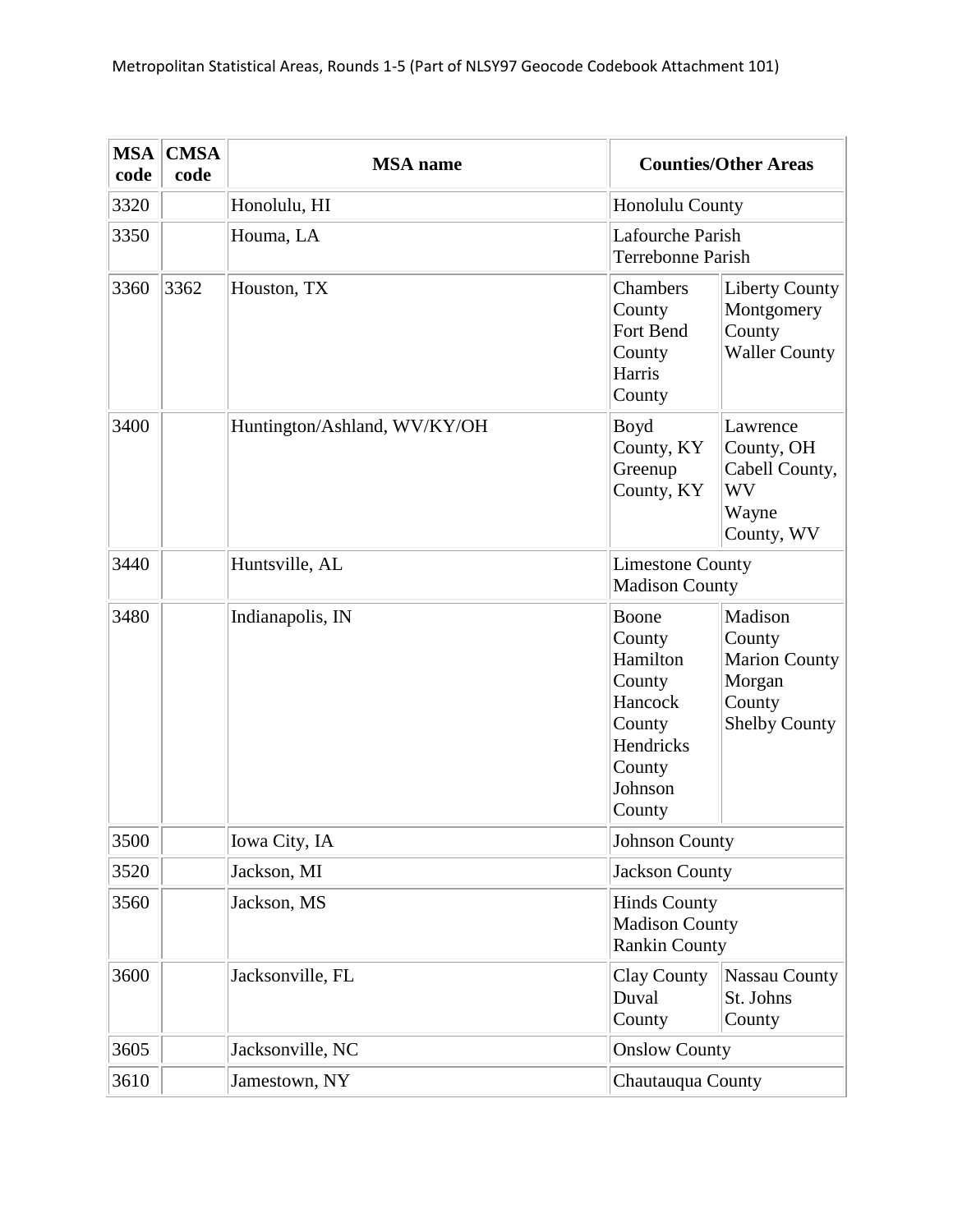| <b>MSA</b><br>code | <b>CMSA</b><br>code | <b>MSA</b> name                       |                                                                                                                | <b>Counties/Other Areas</b>                                                                                                                                              |
|--------------------|---------------------|---------------------------------------|----------------------------------------------------------------------------------------------------------------|--------------------------------------------------------------------------------------------------------------------------------------------------------------------------|
| 3620               |                     | Janesville/Beloit, WI                 | <b>Rock County</b>                                                                                             |                                                                                                                                                                          |
| 3640               | 5602                | Jersey City, NJ                       | <b>Hudson County</b>                                                                                           |                                                                                                                                                                          |
| 3660               |                     | Johnson City/Kingsport/Bristol, TN/VA | TN:<br>Carter<br>County<br>Hawkins<br>County<br>Sullivan<br>County<br>Unicoi<br>County<br>Washington<br>County | VA:<br><b>Scott County</b><br>Washington<br>County<br><b>Bristol County</b>                                                                                              |
| 3680               |                     | Johnstown, PA                         | Cambria County<br><b>Somerset County</b>                                                                       |                                                                                                                                                                          |
| 3710               |                     | Joplin, MO                            | Jasper County<br><b>Newton County</b>                                                                          |                                                                                                                                                                          |
| 3720               |                     | Kalamazoo/Battle Creek, MI            | <b>Calhoun County</b><br>Kalamazoo County<br>Van Buren County                                                  |                                                                                                                                                                          |
| 3740               | 1602                | Kankakee, IL                          | Kankakee County County                                                                                         |                                                                                                                                                                          |
| 3760               |                     | Kansas City, MO/KS                    | KS:<br>Johnson<br>County<br>Leavenworth<br>County<br>Miami<br>County<br>Wyandotte<br>County                    | MO:<br><b>Cass County</b><br><b>Clay County</b><br><b>Clinton County</b><br><b>Jackson</b><br>County<br>Lafayette<br>County<br><b>Platte County</b><br><b>Ray County</b> |
| 3800               | 1602                | Kenosha, WI                           | Kenosha County                                                                                                 |                                                                                                                                                                          |
| 3810               |                     | Killeen/Temple, TX                    | <b>Bell County</b><br><b>Coryell County</b>                                                                    |                                                                                                                                                                          |
| 3840               |                     | Knoxville, TN                         | Anderson<br>County<br><b>Blount</b><br>County                                                                  | Loudon<br>County<br>Sevier County<br><b>Union County</b>                                                                                                                 |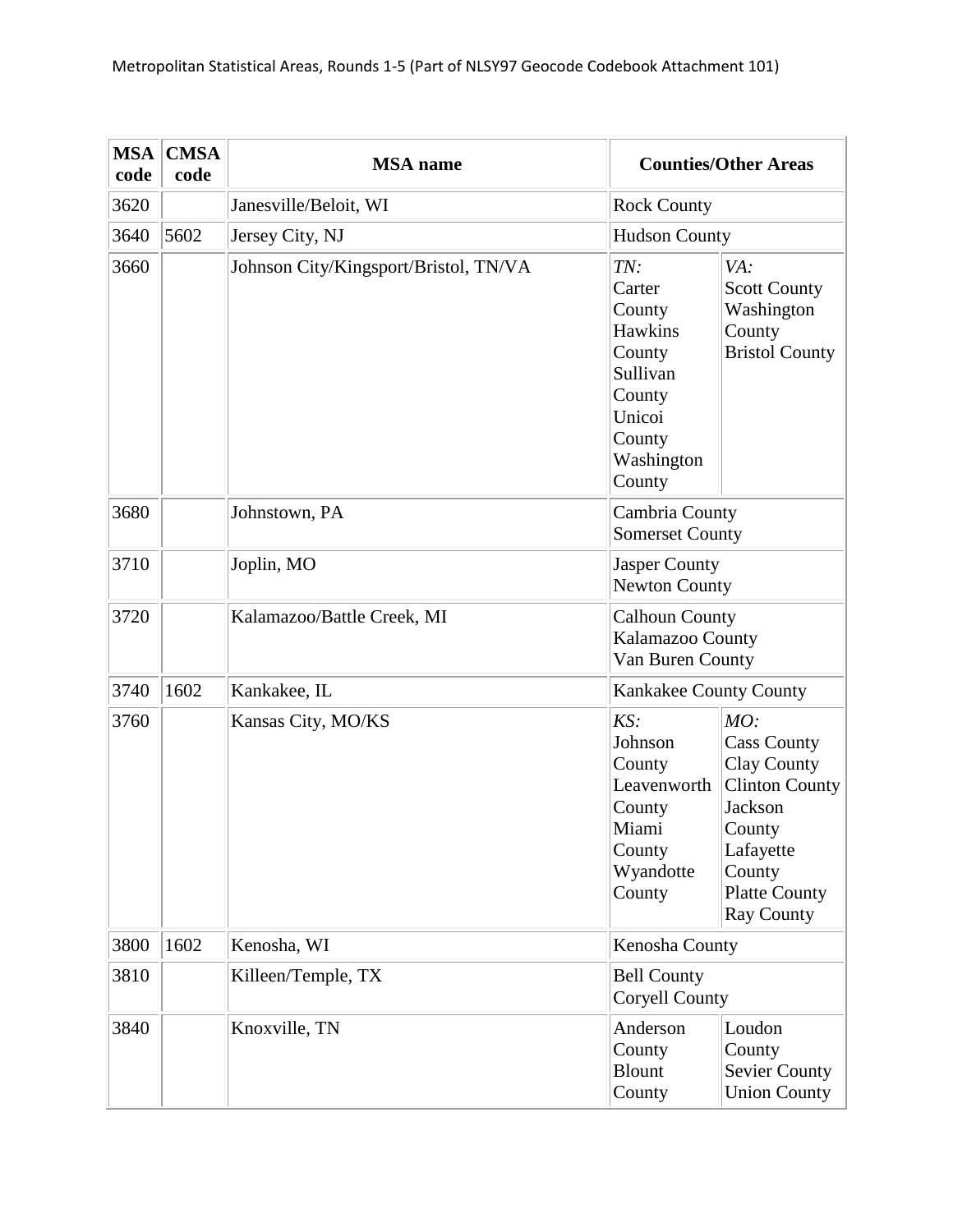| <b>MSA</b><br>code | <b>CMSA</b><br>code | <b>MSA</b> name           |                                                                                         | <b>Counties/Other Areas</b>                                    |  |
|--------------------|---------------------|---------------------------|-----------------------------------------------------------------------------------------|----------------------------------------------------------------|--|
|                    |                     |                           | <b>Knox County</b>                                                                      |                                                                |  |
| 3850               |                     | Kokomo, IN                | <b>Howard County</b><br><b>Tipton County</b>                                            |                                                                |  |
| 3870               |                     | La Crosse, WI/MN          | Houston County, MN<br>La Crosse County, WI                                              |                                                                |  |
| 3880               |                     | Lafayette, LA             | Acadia<br>St. Landry<br>Parish<br>Parish<br>St. Martin<br>Lafayette<br>Parish<br>Parish |                                                                |  |
| 3920               |                     | Lafayette, IN             | <b>Clinton County</b><br><b>Tippecanoe County</b>                                       |                                                                |  |
| 3960               |                     | Lake Charles, LA          | <b>Calcasieu Parish</b>                                                                 |                                                                |  |
| 3980               |                     | Lakeland/Winter Haven, FL | Polk County                                                                             |                                                                |  |
| 4000               |                     | Lancaster, PA             | <b>Lancaster County</b>                                                                 |                                                                |  |
| 4040               |                     | Lansing/East Lansing, MI  | <b>Clinton County</b><br><b>Eaton County</b><br><b>Ingham County</b>                    |                                                                |  |
| 4080               |                     | Laredo, TX                | Webb County                                                                             |                                                                |  |
| 4100               |                     | Las Cruces, NM            | Dona Ana County                                                                         |                                                                |  |
| 4120               |                     | Las Vegas, NV/AZ          | Mohave County, AZ<br>Clark County, NV<br>Nye County, NV                                 |                                                                |  |
| 4150               |                     | Lawrence, KS              | Douglas County                                                                          |                                                                |  |
| 4200               |                     | Lawton, OK                | <b>Comanche County</b>                                                                  |                                                                |  |
| 4243               |                     | Lewiston/Auburn, ME       | Androscoggin County                                                                     |                                                                |  |
| 4280               |                     | Lexington, KY             | Bourbon<br>County<br><b>Clark County</b><br>Fayette<br>County<br>Jessamine<br>County    | Madison<br>County<br><b>Scott County</b><br>Woodford<br>County |  |
| 4320               |                     | Lima, OH                  | <b>Allen County</b><br><b>Auglaize County</b>                                           |                                                                |  |
| 4360               |                     | Lincoln, NE               |                                                                                         | <b>Lancaster County</b>                                        |  |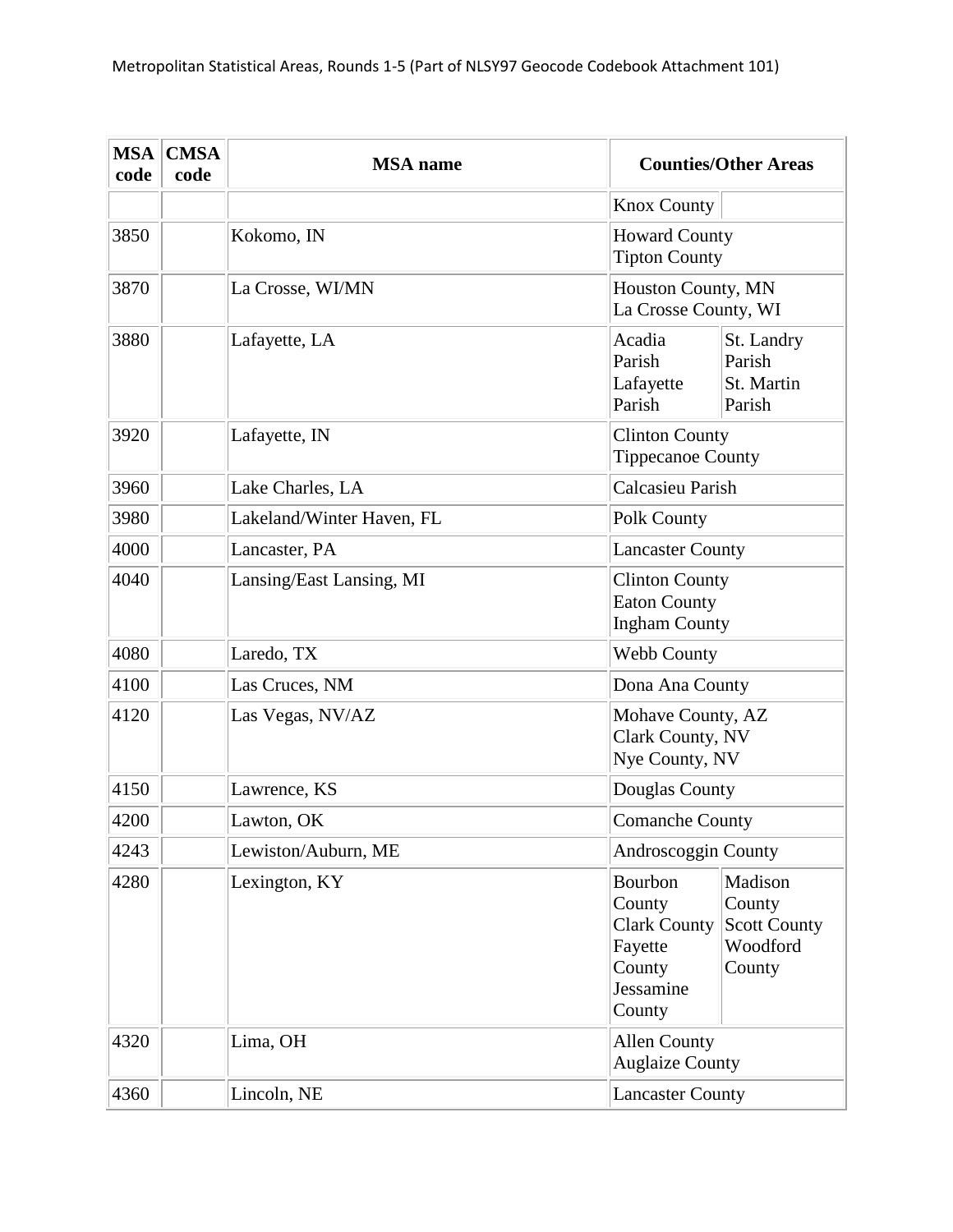| <b>MSA</b><br>code | <b>CMSA</b><br>code | <b>MSA</b> name                   |                                                                                     | <b>Counties/Other Areas</b>                                             |
|--------------------|---------------------|-----------------------------------|-------------------------------------------------------------------------------------|-------------------------------------------------------------------------|
| 4400               |                     | Little Rock/North Little Rock, AR | Faulkner<br>County<br>Lonoke<br>County                                              | Pulaski County<br><b>Saline County</b>                                  |
| 4420               |                     | Longview/Marshall, TX             | <b>Gregg County</b><br><b>Harrison County</b><br><b>Upshur County</b>               |                                                                         |
| 4480               | 4472                | Los Angeles/Long Beach, CA        | Los Angeles County                                                                  |                                                                         |
| 4520               |                     | Louisville, KY/IN                 | IN:<br>Clark County<br>Floyd<br>County<br>Harrison<br>County<br><b>Scott County</b> | KY:<br><b>Bullitt County</b><br>Jefferson<br>County<br>Oldham<br>County |
| 4600               |                     | Lubbock, TX                       | <b>Lubbock County</b>                                                               |                                                                         |
| 4640               |                     | Lynchburg, VA                     | Amherst<br>County<br><b>Bedford</b><br>County<br>Campbell<br>County                 | Bedford city<br>Lynchburg city                                          |
| 4680               |                     | Macon, GA                         | <b>Bibb County</b><br>Houston<br>County<br><b>Jones County</b>                      | Peach County<br><b>Twiggs County</b>                                    |
| 4720               |                     | Madison, WI                       | Dane County                                                                         |                                                                         |
| 4800               |                     | Mansfield, OH                     | <b>Crawford County</b><br><b>Richland County</b>                                    |                                                                         |
| 4880               |                     | McAllen/Edinburg/Mission, TX      | <b>Hidalgo County</b>                                                               |                                                                         |
| 4890               |                     | Medford/Ashland, OR               | <b>Jackson County</b>                                                               |                                                                         |
| 4900               |                     | Melbourne/Titusville/Palm Bay, FL | <b>Brevard County</b>                                                               |                                                                         |
| 4920               |                     | Memphis, TN/AR/MS                 | Crittenden<br>County, AR<br>DeSoto<br>County, MS                                    | Fayette<br>County, TN<br>Shelby<br>County, TN<br>Tipton County,         |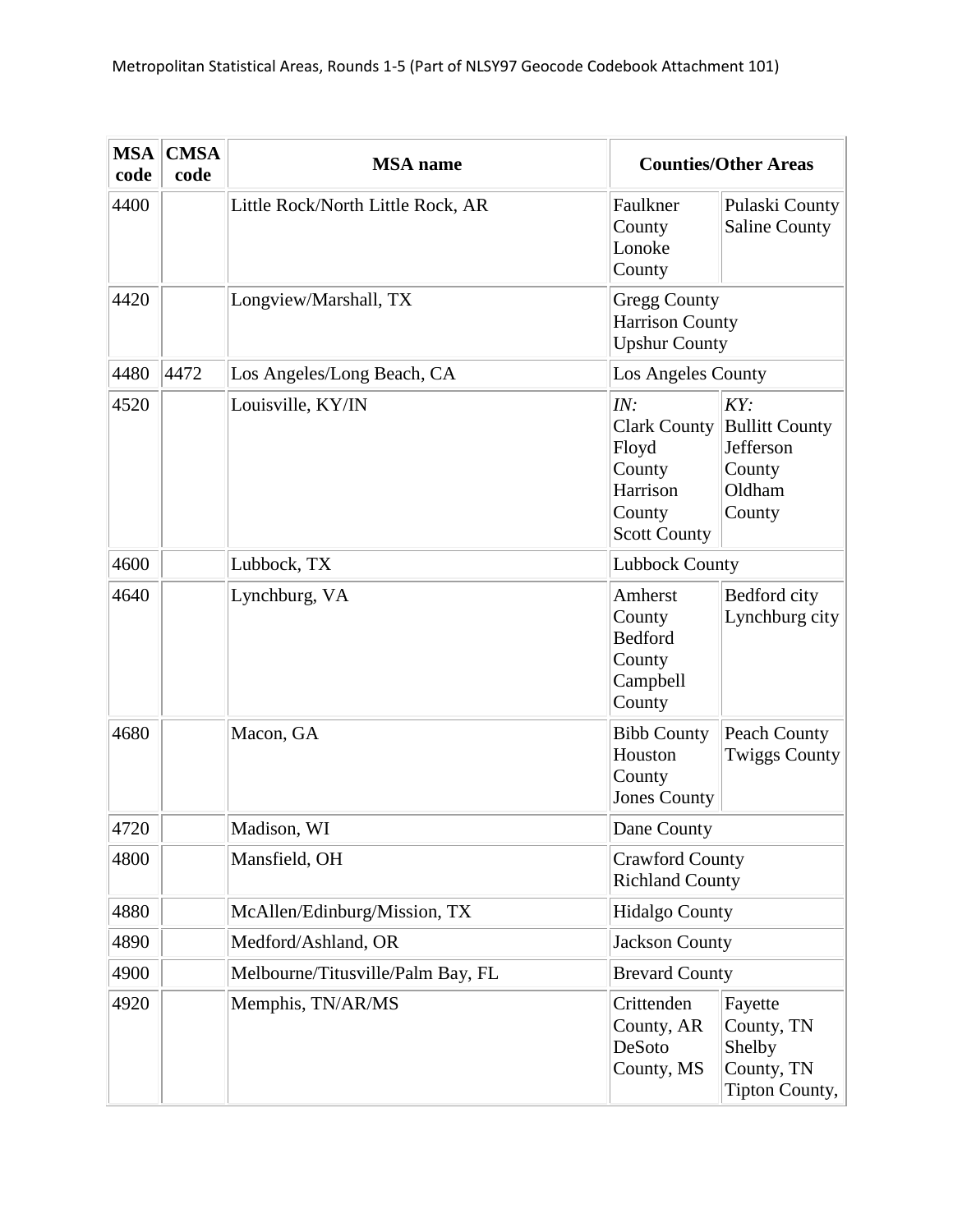| <b>MSA</b><br>code | <b>CMSA</b><br>code | <b>MSA</b> name                  |                                                                                                                                                | <b>Counties/Other Areas</b>                                                                                                                                 |
|--------------------|---------------------|----------------------------------|------------------------------------------------------------------------------------------------------------------------------------------------|-------------------------------------------------------------------------------------------------------------------------------------------------------------|
|                    |                     |                                  |                                                                                                                                                | TN                                                                                                                                                          |
| 4940               |                     | Merced, CA                       | <b>Merced County</b>                                                                                                                           |                                                                                                                                                             |
| 5000               | 4992                | Miami, FL                        | Dade County                                                                                                                                    |                                                                                                                                                             |
| 5015               | 5602                | Middlesex/Somerset/Hunterdon, NJ | <b>Hunterdon County</b><br>Middlesex County<br><b>Somerset County</b>                                                                          |                                                                                                                                                             |
| 5080               | 5082                | Milwaukee/Waukesha, WI           | Milwaukee<br>County<br>Ozaukee<br>County                                                                                                       | Washington<br>County<br>Waukesha<br>County                                                                                                                  |
| 5120               |                     | Minneapolis/St. Paul, MN/WI      | MN:<br>Anoka<br>County<br>Carver<br>County<br>Chisago<br>County<br>Dakota<br>County<br>Hennepin<br>County<br>Isanti County<br>Ramsey<br>County | MN:<br><b>Scott County</b><br>Sherburne<br>County<br>Washington<br>County<br><b>Wright County</b><br>WI:<br>Pierce County,<br>WI<br>St. Croix<br>County, WI |
| 5160               |                     | Mobile, AL                       | <b>Baldwin County</b><br><b>Mobile County</b>                                                                                                  |                                                                                                                                                             |
| 5170               |                     | Modesto, CA                      | <b>Stanislaus County</b>                                                                                                                       |                                                                                                                                                             |
| 5190               | 5602                | Monmouth/Ocean, NJ               | <b>Monmouth County</b><br>Ocean County                                                                                                         |                                                                                                                                                             |
| 5200               |                     | Monroe, LA                       | <b>Ouachita Parish</b>                                                                                                                         |                                                                                                                                                             |
| 5240               |                     | Montgomery, AL                   | <b>Autauga County</b><br><b>Elmore County</b><br>Montgomery County                                                                             |                                                                                                                                                             |
| 5280               |                     | Muncie, IN                       | <b>Delaware County</b>                                                                                                                         |                                                                                                                                                             |
| 5330               |                     | Myrtle Beach, SC                 | <b>Horry County</b>                                                                                                                            |                                                                                                                                                             |
| 5345               |                     | Naples, FL                       | <b>Collier County</b>                                                                                                                          |                                                                                                                                                             |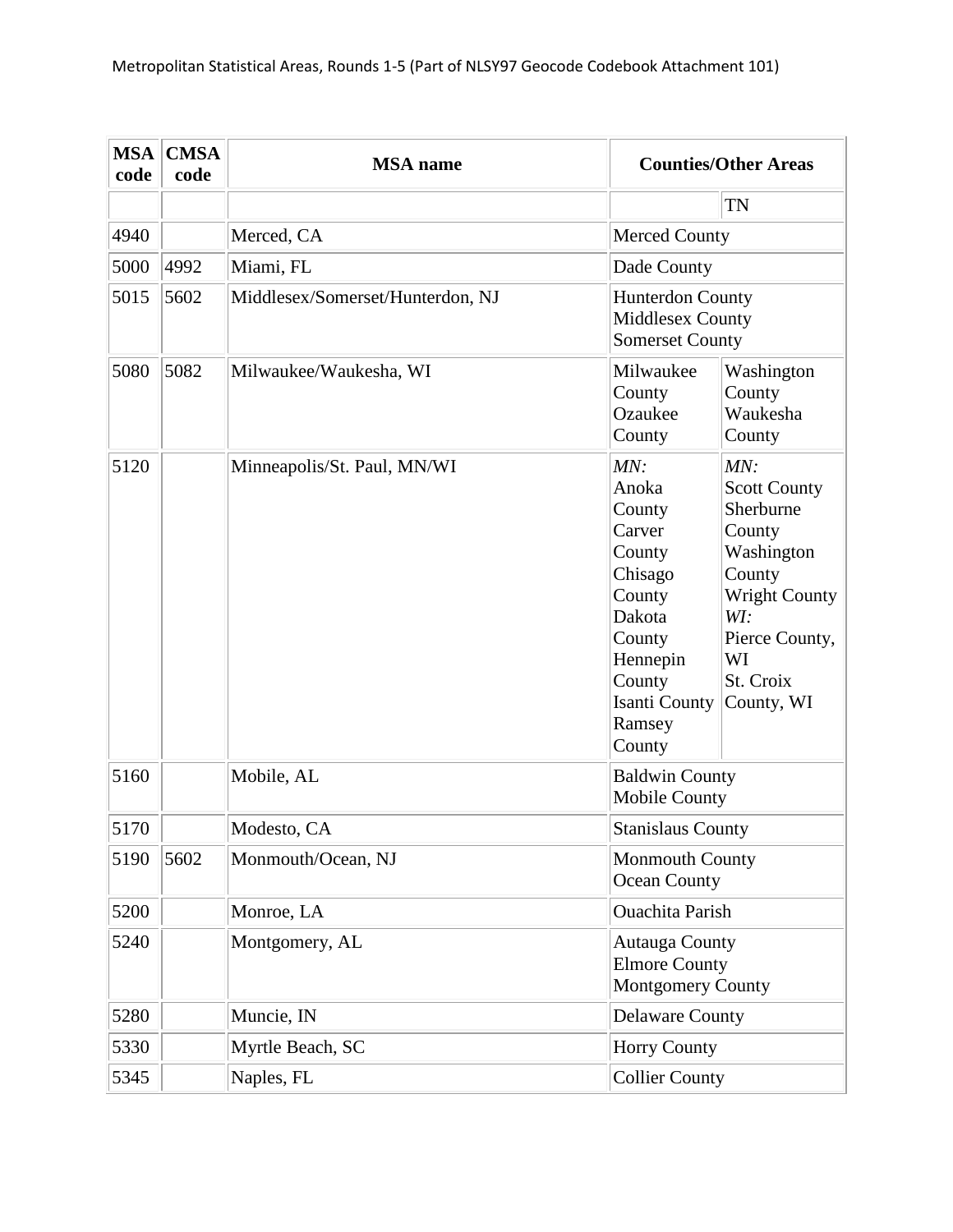| <b>MSA</b><br>code | <b>CMSA</b><br>code | <b>MSA</b> name                                                         |                                                                                                                     | <b>Counties/Other Areas</b>                                                              |
|--------------------|---------------------|-------------------------------------------------------------------------|---------------------------------------------------------------------------------------------------------------------|------------------------------------------------------------------------------------------|
| 5360               |                     | Nashville, TN                                                           | Cheatham<br>County<br>Davidson<br>County<br>Dickson<br>County<br>Robertson<br>County                                | Rutherford<br>County<br>Sumner<br>County<br>Williamson<br>County<br><b>Wilson County</b> |
| 5380               | 5602                | Nassau/Suffolk, NY                                                      | <b>Nassau County</b><br><b>Suffolk County</b>                                                                       |                                                                                          |
| 5483               |                     | <b>New</b><br>Haven/Bridgeport/Stamford/Waterbury/Danbury,<br><b>CT</b> | <b>Fairfield County</b><br>New Haven County                                                                         |                                                                                          |
| 5523               |                     | New London/Norwich, CT                                                  | New London County                                                                                                   |                                                                                          |
| 5560               |                     | New Orleans, LA                                                         | Jefferson<br>Parish<br>Orleans<br>Parish<br>Plaquemines<br>Parish<br>St. Bernard<br>Parish<br>St. Charles<br>Parish | St. James<br>Parish<br>St. John the<br><b>Baptist</b><br>Parish<br>St. Tammany<br>Parish |
| 5600               | 5602                | New York, NY                                                            | <b>Bronx</b><br>County<br>Kings<br>County<br>New York<br>County<br>Putnam<br>County                                 | Queens County<br>Richmond<br>County<br>Rockland<br>County<br>Westchester<br>County       |
| 5640               | 5602                | Newark, NJ                                                              | <b>Essex</b><br>County<br>Morris<br>County<br><b>Sussex</b><br>County                                               | <b>Union County</b><br><b>Warren County</b>                                              |
| 5660               | 5602                | Newburgh, NY/PA                                                         | Orange County, NY                                                                                                   |                                                                                          |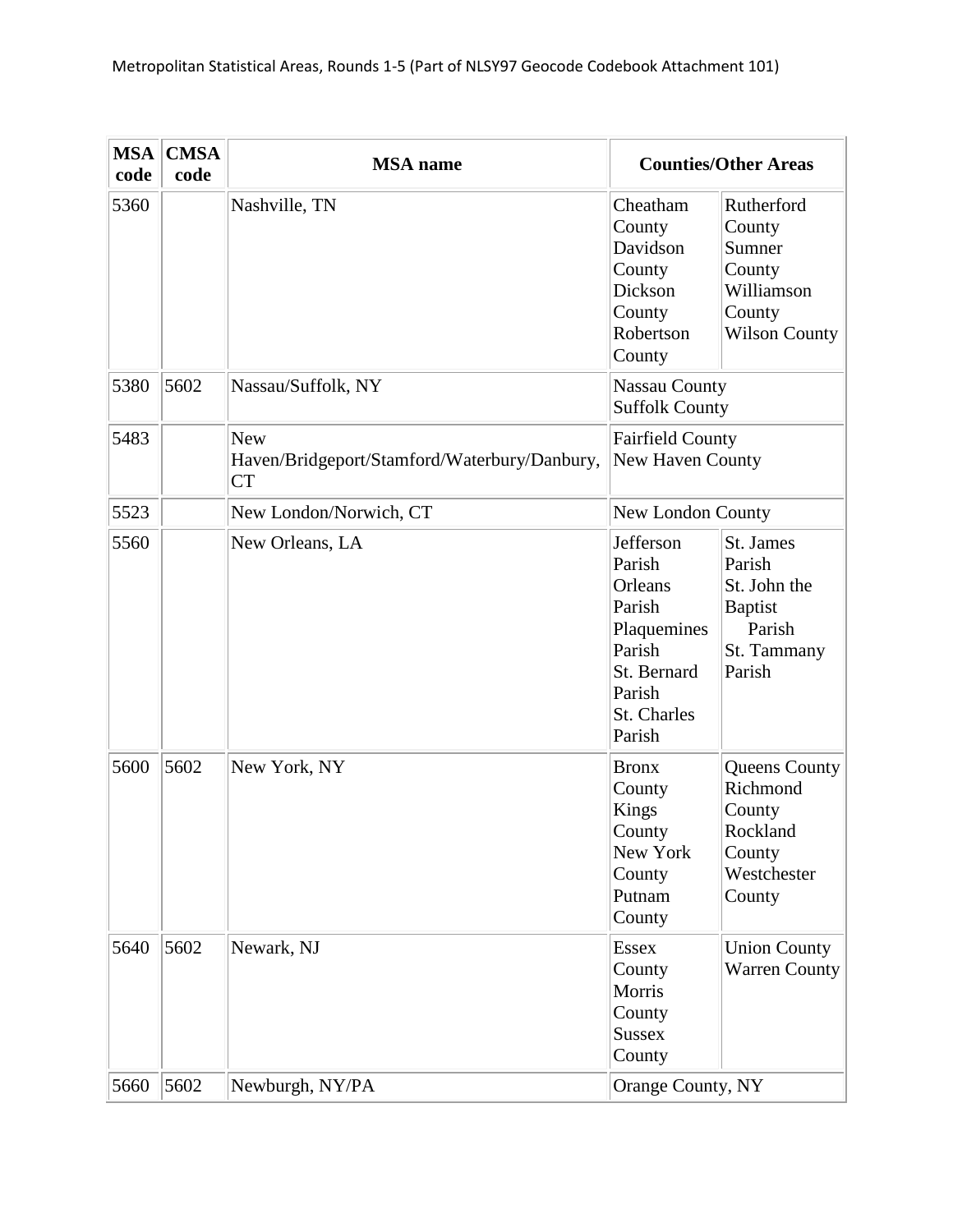| <b>MSA</b><br>code | <b>CMSA</b><br>code | <b>MSA</b> name                            |                                                                                                                                                                                      | <b>Counties/Other Areas</b>                                                                                                                                                 |
|--------------------|---------------------|--------------------------------------------|--------------------------------------------------------------------------------------------------------------------------------------------------------------------------------------|-----------------------------------------------------------------------------------------------------------------------------------------------------------------------------|
|                    |                     |                                            | Pike County, PA                                                                                                                                                                      |                                                                                                                                                                             |
| 5720               |                     | Norfolk/Virginia Beach/Newport News, VA/NC | NC:<br>Currituck<br>County<br>VA:<br>Gloucester<br>County<br>Isle of Wight<br>County<br>James City<br>County<br><b>Mathews</b><br>County<br><b>York County</b><br>Chesapeake<br>city | VA:<br>Hampton city<br><b>Newport News</b><br>city<br>Norfolk city<br>Poquoson city<br>Portsmouth<br>city<br>Suffolk city<br>Virginia Beach<br>city<br>Williamsburg<br>city |
| 5775               | 7362                | Oakland, CA                                | Alameda County<br><b>Contra Costa County</b>                                                                                                                                         |                                                                                                                                                                             |
| 5790               |                     | Ocala, FL                                  | <b>Marion County</b>                                                                                                                                                                 |                                                                                                                                                                             |
| 5800               |                     | Odessa/Midland, TX                         | <b>Ector County</b><br>Midland County                                                                                                                                                |                                                                                                                                                                             |
| 5880               |                     | Oklahoma City, OK                          | Canadian<br>County<br>Cleveland<br>County<br>Logan<br>County                                                                                                                         | McClain<br>County<br>Oklahoma<br>County<br>Pottawatomie<br>County                                                                                                           |
| 5910               | 7602                | Olympia, WA                                | <b>Thurston County</b>                                                                                                                                                               |                                                                                                                                                                             |
| 5920               |                     | Omaha, NE/IA                               | Pottawattamie County, IA<br>Cass County, NE<br>Douglas County, NE<br>Sarpy County, NE<br><b>Washington County, NE</b>                                                                |                                                                                                                                                                             |
| 5945               | 4472                | Orange County, CA                          | <b>Orange County</b>                                                                                                                                                                 |                                                                                                                                                                             |
| 5960               |                     | Orlando, FL                                | Lake County<br>Orange<br>County                                                                                                                                                      | Osceola<br>County<br>Seminole<br>County                                                                                                                                     |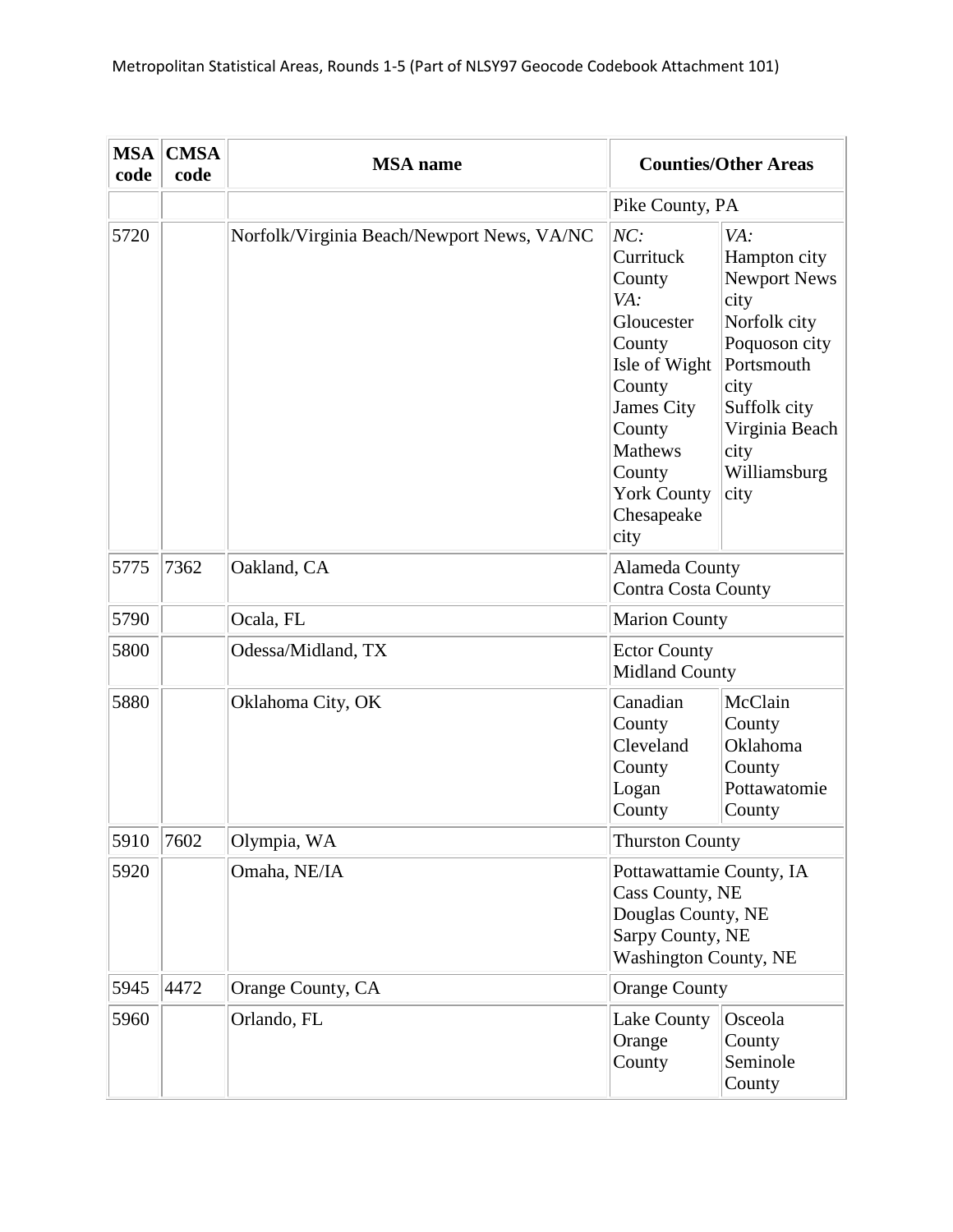| <b>MSA</b><br>code | <b>CMSA</b><br>code | <b>MSA</b> name                  |                                                                                                   | <b>Counties/Other Areas</b>                                                                                                                   |  |
|--------------------|---------------------|----------------------------------|---------------------------------------------------------------------------------------------------|-----------------------------------------------------------------------------------------------------------------------------------------------|--|
| 5990               |                     | Owensboro, KY                    | Daviess County                                                                                    |                                                                                                                                               |  |
| 6015               |                     | Panama City, FL                  | <b>Bay County</b>                                                                                 |                                                                                                                                               |  |
| 6020               |                     | Parkersburg/Marietta, WV/OH      | <b>Washington County, OH</b><br>Wood County, WV                                                   |                                                                                                                                               |  |
| 6080               |                     | Pensacola, FL                    | <b>Escambia County</b><br>Santa Rosa County                                                       |                                                                                                                                               |  |
| 6120               |                     | Peoria/Pekin, IL                 |                                                                                                   | Peoria County<br><b>Tazewell County</b><br><b>Woodford County</b>                                                                             |  |
| 6160               | 6162                | Philadelphia, PA/NJ              | NJ:<br><b>Burlington</b><br>County<br>Camden<br>County<br>Gloucester<br>County<br>Salem<br>County | PA:<br><b>Bucks County</b><br>Chester<br>County<br>Delaware<br>County<br>Montgomery<br>County<br>Philadelphia<br>County                       |  |
| 6200               |                     | Phoenix/Mesa, AZ                 | <b>Pinal County</b>                                                                               | Maricopa County                                                                                                                               |  |
| 6240               |                     | Pine Bluff, AR                   |                                                                                                   | Jefferson County                                                                                                                              |  |
| 6280               |                     | Pittsburgh, PA                   | Allegheny<br>County<br>Beaver<br>County<br><b>Butler</b><br>County                                | <b>Fayette County</b><br>Washington<br>County<br>Westmoreland<br>County                                                                       |  |
| 6323               |                     | Pittsfield, MA                   | <b>Berkshire County</b>                                                                           |                                                                                                                                               |  |
| 6403               |                     | Portland, ME                     | <b>Cumberland County</b>                                                                          |                                                                                                                                               |  |
| 6440               | 6442                | Portland/Vancouver, OR/WA        |                                                                                                   | Clackamas County, OR<br>Columbia County, OR<br>Multnomah County, OR<br><b>Washington County, OR</b><br>Yamhill County, OR<br>Clark County, WA |  |
| 6483               |                     | Providence/Warwick/Pawtucket, RI | <b>Bristol</b>                                                                                    | Providence                                                                                                                                    |  |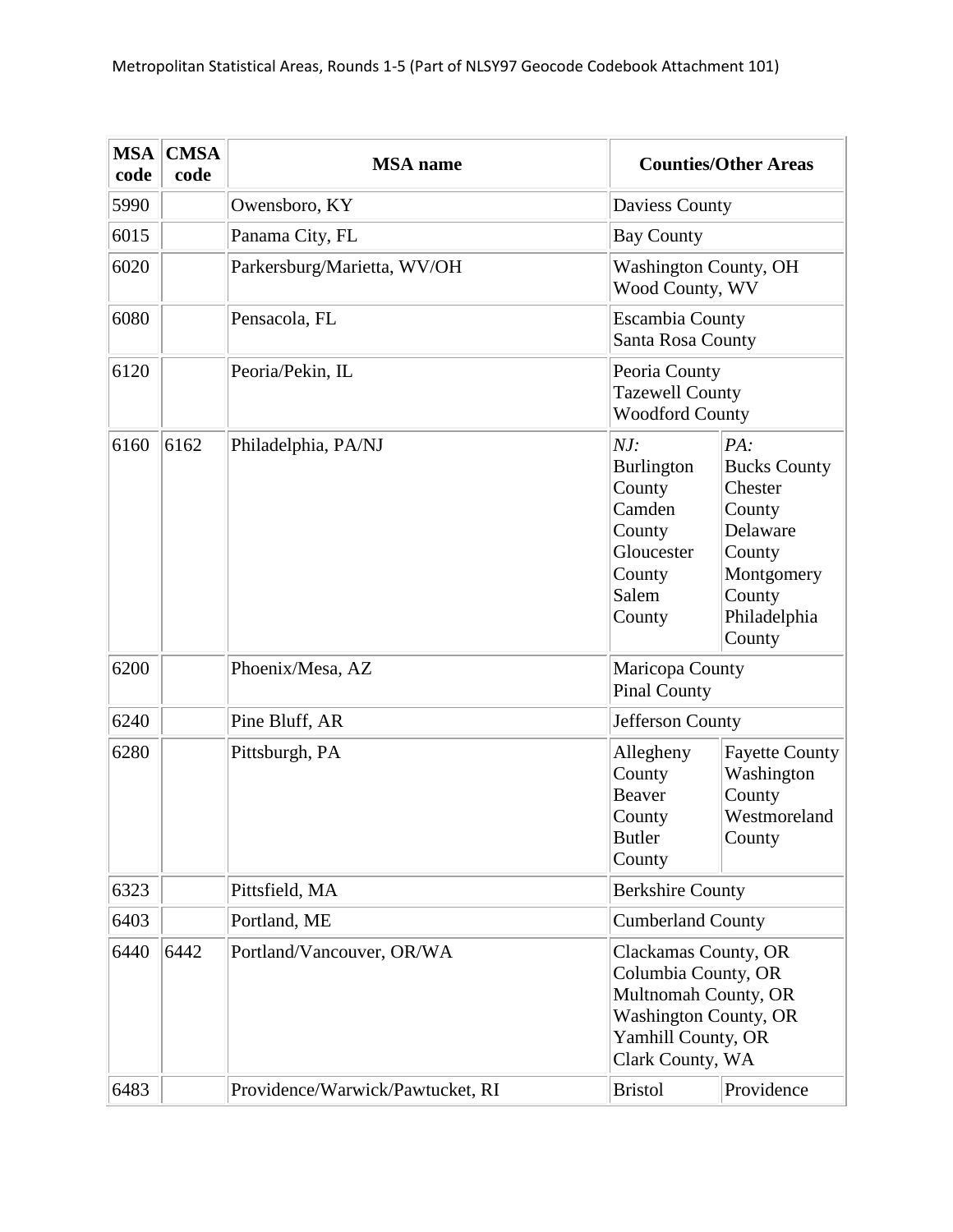| <b>MSA</b><br>code | <b>CMSA</b><br>code | <b>MSA</b> name                |                                                                                                                                                                       | <b>Counties/Other Areas</b>                                                                                                    |
|--------------------|---------------------|--------------------------------|-----------------------------------------------------------------------------------------------------------------------------------------------------------------------|--------------------------------------------------------------------------------------------------------------------------------|
|                    |                     |                                | County<br>Kent County                                                                                                                                                 | County<br>Washington<br>County                                                                                                 |
| 6520               |                     | Provo/Orem, UT                 | <b>Utah County</b>                                                                                                                                                    |                                                                                                                                |
| 6560               |                     | Pueblo, CO                     | <b>Pueblo County</b>                                                                                                                                                  |                                                                                                                                |
| 6580               |                     | Punta Gorda, FL                | <b>Charlotte County</b>                                                                                                                                               |                                                                                                                                |
| 6600               | 5082                | Racine, WI                     | <b>Racine County</b>                                                                                                                                                  |                                                                                                                                |
| 6640               |                     | Raleigh/Durham/Chapel Hill, NC | Chatham<br>County<br>Durham<br>County<br>Franklin<br>County                                                                                                           | Johnston<br>County<br><b>Orange County</b><br><b>Wake County</b>                                                               |
| 6660               |                     | Rapid City, SD                 | Pennington County                                                                                                                                                     |                                                                                                                                |
| 6680               |                     | Reading, PA                    | <b>Berks County</b>                                                                                                                                                   |                                                                                                                                |
| 6690               |                     | Redding, CA                    | <b>Shasta County</b>                                                                                                                                                  |                                                                                                                                |
| 6720               |                     | Reno, NV                       | <b>Washoe County</b>                                                                                                                                                  |                                                                                                                                |
| 6740               |                     | Richland/Kennewick/Pasco, WA   | <b>Benton County</b><br><b>Franklin County</b>                                                                                                                        |                                                                                                                                |
| 6760               |                     | Richmond/Petersburg, VA        | <b>Charles City</b><br>County<br>Chesterfield<br>County<br>Dinwiddie<br>County<br>Goochland<br>County<br>Hanover<br>County<br>Henrico<br>County<br>New Kent<br>County | Powhatan<br>County<br>Prince George<br>County<br>Colonial<br>Heights city<br>Hopewell city<br>Petersburg city<br>Richmond city |
| 6780               | 4472                | Riverside/San Bernardino, CA   | <b>Riverside County</b><br>San Bernardino County                                                                                                                      |                                                                                                                                |
| 6800               |                     | Roanoke, VA                    | <b>Botetourt</b><br>County                                                                                                                                            | Roanoke city<br>Salem city                                                                                                     |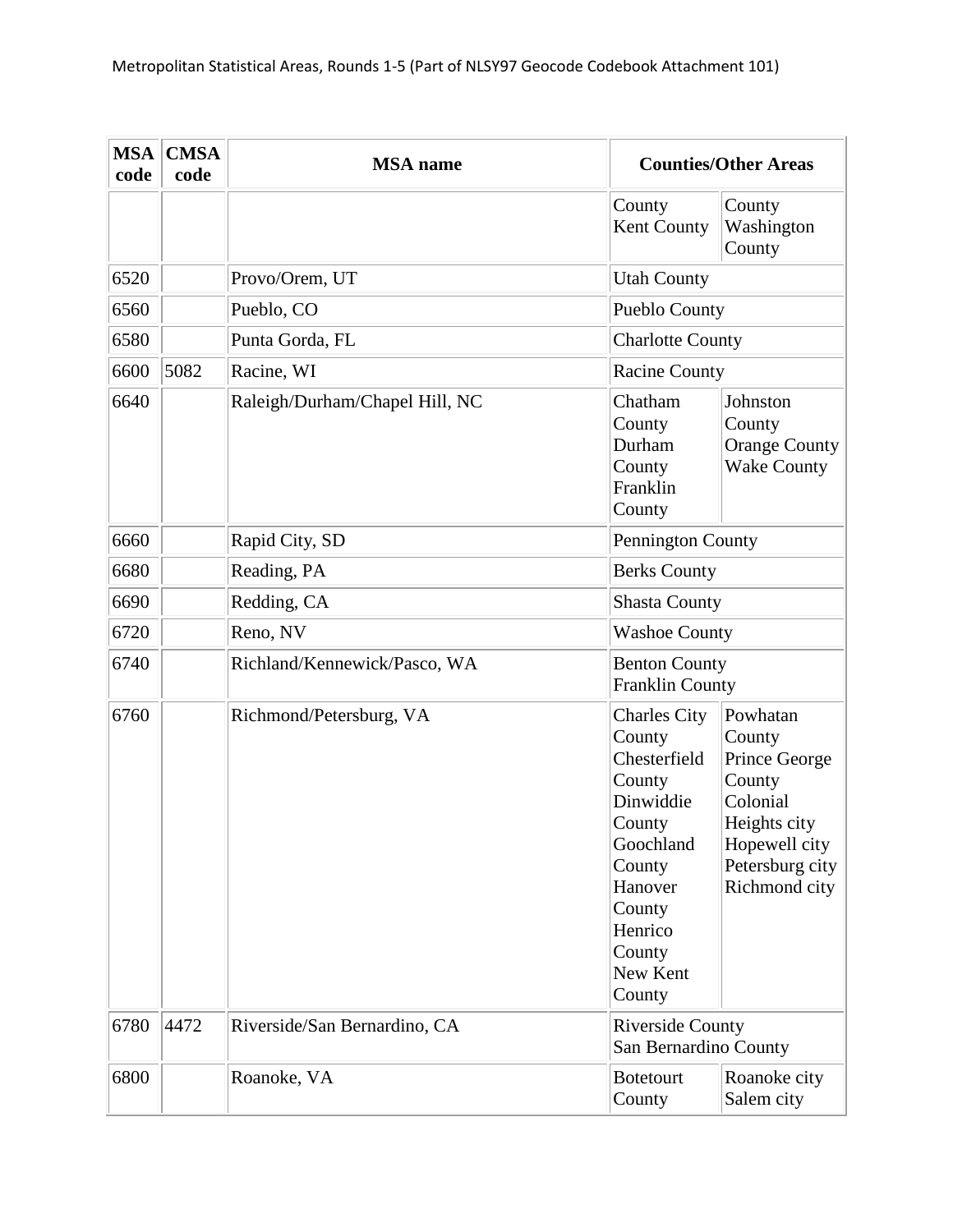| <b>MSA</b><br>code | <b>CMSA</b><br>code | <b>MSA</b> name              | <b>Counties/Other Areas</b>                                                                                                                                                                                                                                                     |
|--------------------|---------------------|------------------------------|---------------------------------------------------------------------------------------------------------------------------------------------------------------------------------------------------------------------------------------------------------------------------------|
|                    |                     |                              | Roanoke<br>County                                                                                                                                                                                                                                                               |
| 6820               |                     | Rochester, MN                | <b>Olmsted County</b>                                                                                                                                                                                                                                                           |
| 6840               |                     | Rochester, NY                | Genesee<br>Ontario<br>County<br>County<br>Livingston<br>Orleans<br>County<br>County<br>Monroe<br><b>Wayne County</b><br>County                                                                                                                                                  |
| 6880               |                     | Rockford, IL                 | <b>Boone County</b><br>Ogle County<br>Winnebago County                                                                                                                                                                                                                          |
| 6895               |                     | Rocky Mount, NC              | <b>Edgecombe County</b><br><b>Nash County</b>                                                                                                                                                                                                                                   |
| 6920               | 6922                | Sacramento, CA               | El Dorado County<br><b>Placer County</b><br><b>Sacramento County</b>                                                                                                                                                                                                            |
| 6960               |                     | Saginaw/Bay City/Midland, MI | <b>Bay County</b><br><b>Midland County</b><br><b>Saginaw County</b>                                                                                                                                                                                                             |
| 6980               |                     | St. Cloud, MN                | <b>Benton County</b><br><b>Stearns County</b>                                                                                                                                                                                                                                   |
| 7000               |                     | St. Joseph, MO               | <b>Andrew County</b><br><b>Buchanan County</b>                                                                                                                                                                                                                                  |
| 7040               |                     | St. Louis, MO/IL             | IL:<br>MO:<br>Clinton<br>Franklin<br>County<br>County<br>Jefferson<br>Jersey<br>County<br>County<br>Madison<br>Lincoln<br>County<br>County<br>St. Charles<br>Monroe<br>County<br>County<br>St. Clair<br>St. Louis<br>County<br>County<br><b>Warren County</b><br>St. Louis city |
| 7080               | 6442                | Salem, OR                    | <b>Marion County</b>                                                                                                                                                                                                                                                            |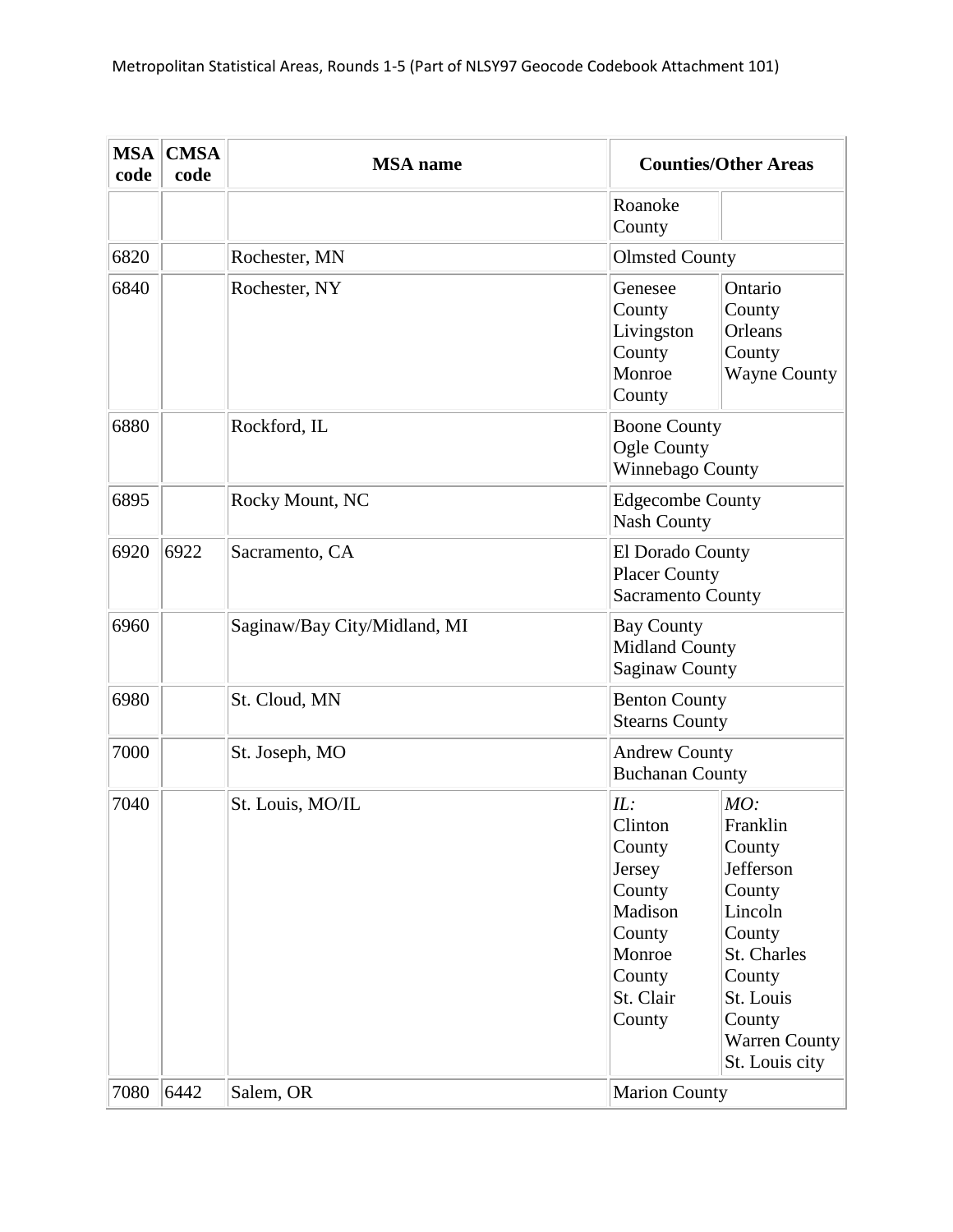| <b>MSA</b><br>code | <b>CMSA</b><br>code | <b>MSA</b> name                            | <b>Counties/Other Areas</b>                                             |                                             |
|--------------------|---------------------|--------------------------------------------|-------------------------------------------------------------------------|---------------------------------------------|
|                    |                     |                                            | Polk County                                                             |                                             |
| 7120               |                     | Salinas, CA                                | <b>Monterey County</b>                                                  |                                             |
| 7160               |                     | Salt Lake City/Ogden, UT                   | Davis County<br><b>Salt Lake County</b><br><b>Weber County</b>          |                                             |
| 7200               |                     | San Angelo, TX                             | Tom Green County                                                        |                                             |
| 7240               |                     | San Antonio, TX                            | <b>Bexar</b><br>County<br>Comal<br>County                               | Guadalupe<br>County<br><b>Wilson County</b> |
| 7320               |                     | San Diego, CA                              | San Diego County                                                        |                                             |
| 7360               | 7362                | San Francisco, CA                          | <b>Marin County</b><br>San Francisco County<br>San Mateo County         |                                             |
| 7400               | 7362                | San Jose, CA                               | Santa Clara County                                                      |                                             |
| 7460               |                     | San Luis Obispo/Atascadero/Paso Robles, CA | San Luis Obispo County                                                  |                                             |
| 7480               |                     | Santa Barbara/Santa Maria/Lompoc, CA       | Santa Barbara County                                                    |                                             |
| 7485               | 7362                | Santa Cruz/Watsonville, CA                 | Santa Cruz County                                                       |                                             |
| 7490               |                     | Santa Fe, NM                               | Los Alamos County<br>Santa Fe County                                    |                                             |
| 7500               | 7362                | Santa Rosa, CA                             | Sonoma County                                                           |                                             |
| 7510               |                     | Sarasota/Bradenton, FL                     | <b>Manatee County</b><br>Sarasota County                                |                                             |
| 7520               |                     | Savannah, GA                               | <b>Bryan County</b><br><b>Chatham County</b><br><b>Effingham County</b> |                                             |
| 7560               |                     | Scranton/Wilkes-Barre/Hazleton, PA         | Columbia<br>County<br>Lackawanna<br>County                              | Luzerne<br>County<br>Wyoming<br>County      |
| 7600               | 7602                | Seattle/Bellevue/Everett, WA               | <b>Island County</b><br><b>King County</b><br>Snohomish County          |                                             |
| 7610               |                     | Sharon, PA                                 | <b>Mercer County</b>                                                    |                                             |
| 7620               |                     | Sheboygan, WI                              | Sheboygan County                                                        |                                             |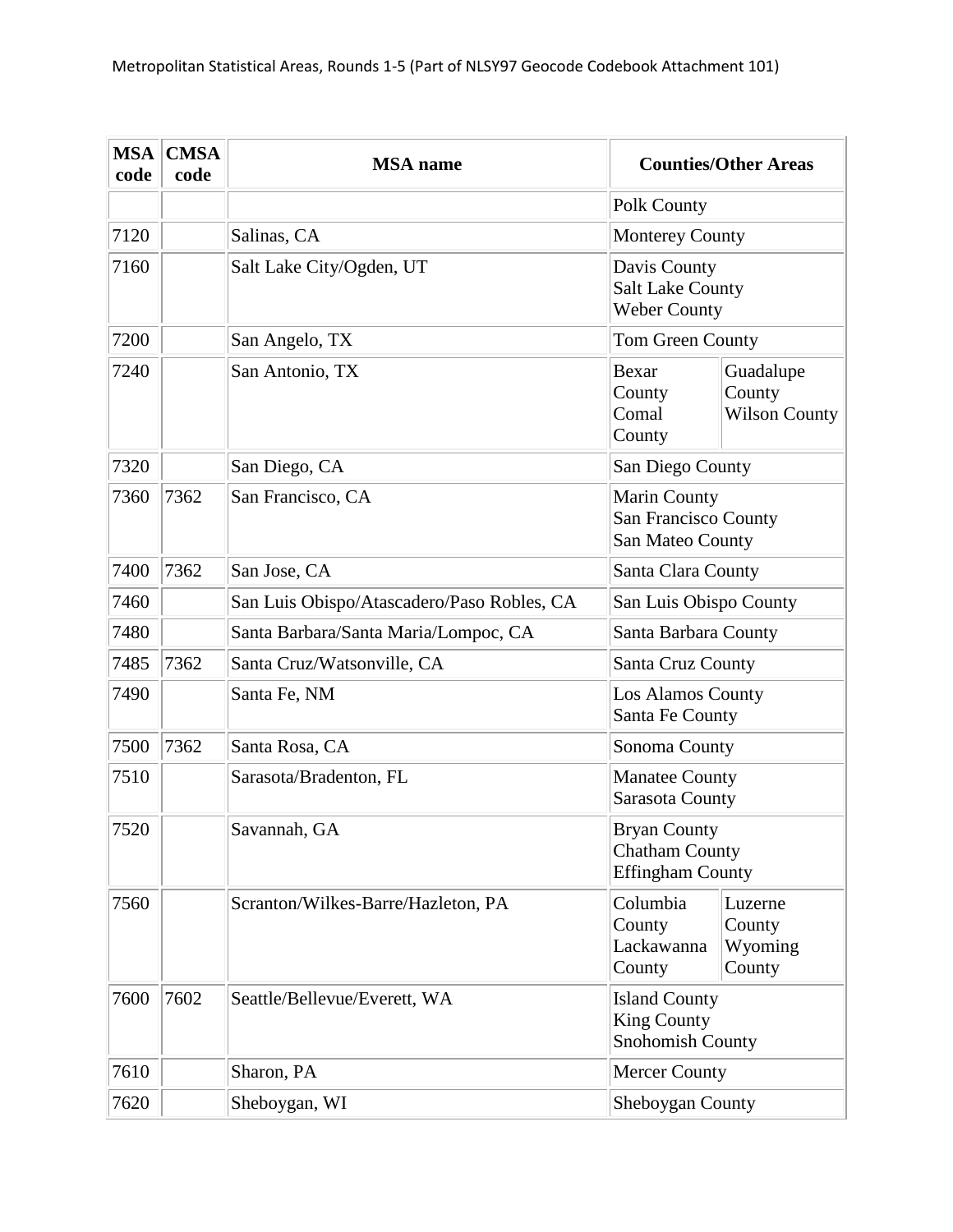| <b>MSA</b><br>code | <b>CMSA</b><br>code | <b>MSA</b> name                     |                                                                          | <b>Counties/Other Areas</b>            |
|--------------------|---------------------|-------------------------------------|--------------------------------------------------------------------------|----------------------------------------|
| 7640               |                     | Sherman/Denison, TX                 | <b>Grayson County</b>                                                    |                                        |
| 7680               |                     | Shreveport/Bossier City, LA         | <b>Bossier Parish</b><br>Caddo Parish<br><b>Webster Parish</b>           |                                        |
| 7720               |                     | Sioux City, IA/NE                   | <b>Woodbury County, IA</b><br>Dakota County, NE                          |                                        |
| 7760               |                     | Sioux Falls, SD                     | <b>Lincoln County</b><br>Minnehaha County                                |                                        |
| 7800               |                     | South Bend, IN                      | St. Joseph County                                                        |                                        |
| 7840               |                     | Spokane, WA                         | <b>Spokane County</b>                                                    |                                        |
| 7880               |                     | Springfield, IL                     | <b>Menard County</b><br><b>Sangamon County</b>                           |                                        |
| 7920               |                     | Springfield, MO                     | <b>Christian County</b><br><b>Greene County</b><br><b>Webster County</b> |                                        |
| 8003               |                     | Springfield, MA                     | <b>Hampden County</b><br><b>Hampshire County</b>                         |                                        |
| 8050               |                     | State College, PA                   | <b>Centre County</b>                                                     |                                        |
| 8080               |                     | Steubenville/Weirton, OH/WV         | Jefferson County, OH<br><b>Brooke County, WV</b><br>Hancock County, WV   |                                        |
| 8120               |                     | Stockton/Lodi, CA                   | San Joaquin County                                                       |                                        |
| 8140               |                     | Sumter, SC                          | <b>Sumter County</b>                                                     |                                        |
| 8160               |                     | Syracuse, NY                        | Cayuga<br>County<br>Madison<br>County                                    | Onondaga<br>County<br>Oswego<br>County |
| 8200               | 7602                | Tacoma, WA                          | <b>Pierce County</b>                                                     |                                        |
| 8240               |                     | Tallahassee, FL                     | Gadsden County<br>Leon County                                            |                                        |
| 8280               |                     | Tampa/St. Petersburg/Clearwater, FL | Hernando<br>County<br>Hillsborough<br>County                             | Pasco County<br>Pinellas<br>County     |
| 8320               |                     | Terre Haute, IN                     | Clay County                                                              |                                        |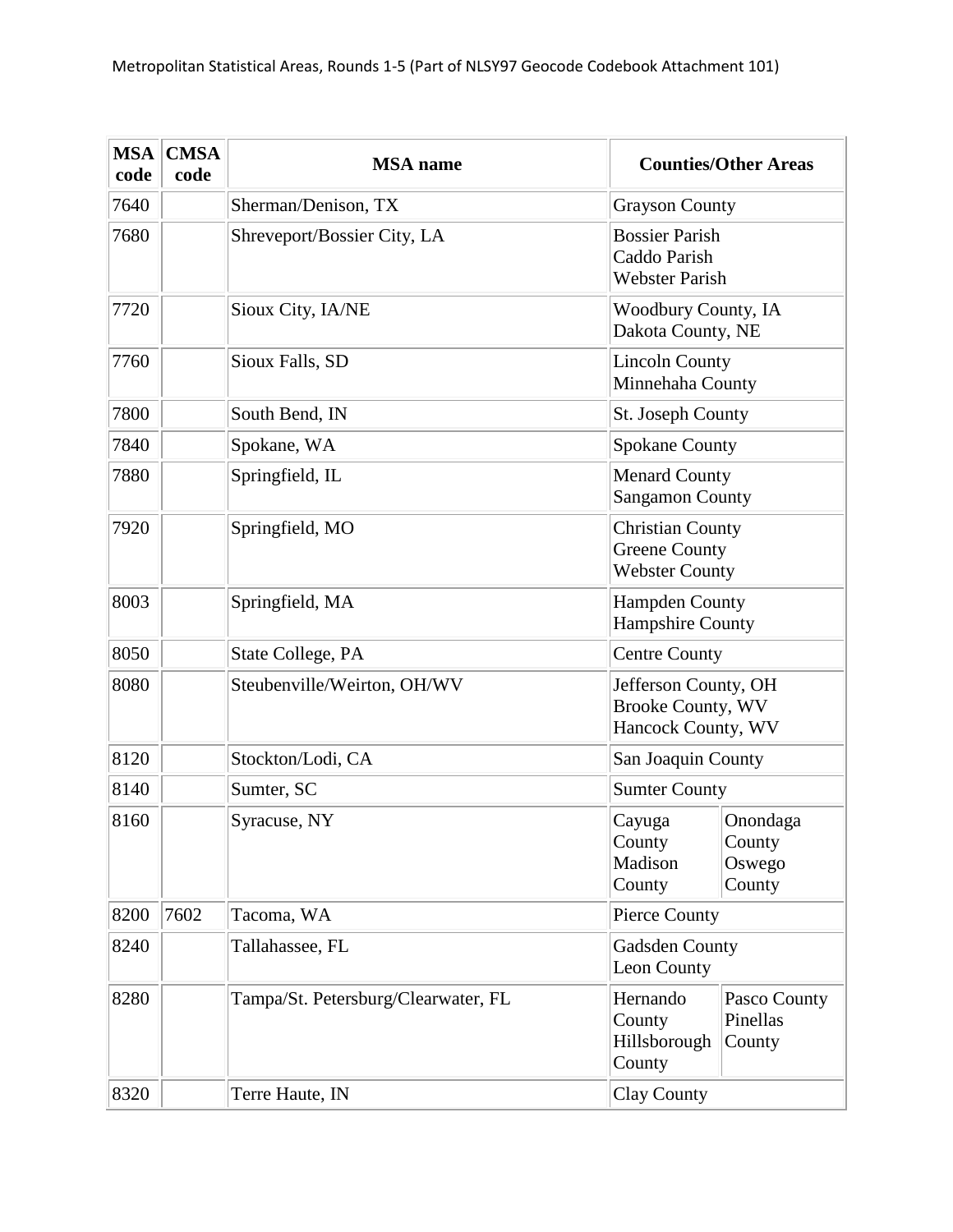| <b>MSA</b><br>code | <b>CMSA</b><br>code | <b>MSA</b> name                  |                                                                                       | <b>Counties/Other Areas</b>                                                                      |
|--------------------|---------------------|----------------------------------|---------------------------------------------------------------------------------------|--------------------------------------------------------------------------------------------------|
|                    |                     |                                  | <b>Vermillion County</b><br>Vigo County                                               |                                                                                                  |
| 8360               |                     | Texarkana, TX/Texarkana, AR      | Miller County, AR<br>Bowie County, TX                                                 |                                                                                                  |
| 8400               |                     | Toledo, OH                       | <b>Fulton County</b><br><b>Lucas County</b><br><b>Wood County</b>                     |                                                                                                  |
| 8440               |                     | Topeka, KS                       | <b>Shawnee County</b>                                                                 |                                                                                                  |
| 8480               | 5602                | Trenton, NJ                      | <b>Mercer County</b>                                                                  |                                                                                                  |
| 8520               |                     | Tucson, AZ                       | Pima County                                                                           |                                                                                                  |
| 8560               |                     | Tulsa, OK                        | Creek<br>County<br>Osage<br>County<br>Rogers<br>County                                | <b>Tulsa County</b><br>Wagoner<br>County                                                         |
| 8600               |                     | Tuscaloosa, AL                   | <b>Tuscaloosa County</b>                                                              |                                                                                                  |
| 8640               |                     | Tyler, TX                        | <b>Smith County</b>                                                                   |                                                                                                  |
| 8680               |                     | Utica/Rome, NY                   | <b>Herkimer County</b><br><b>Oneida County</b>                                        |                                                                                                  |
| 8720               | 7362                | Vallejo/Fairfield/Napa, CA       | Napa County<br><b>Solano County</b>                                                   |                                                                                                  |
| 8735               | 4472                | Ventura, CA                      | Ventura County                                                                        |                                                                                                  |
| 8750               |                     | Victoria, TX                     | Victoria County                                                                       |                                                                                                  |
| 8760               | 6162                | Vineland/Millville/Bridgeton, NJ | <b>Cumberland County</b>                                                              |                                                                                                  |
| 8780               |                     | Visalia/Tulare/Porterville, CA   | <b>Tulare County</b>                                                                  |                                                                                                  |
| 8800               |                     | Waco, TX                         | <b>McLennan County</b>                                                                |                                                                                                  |
| 8840               | 8872                | Washington, DC/MD/VA/WV          | District of<br>Columbia<br>MD:<br>Calvert<br>County<br>Charles<br>County<br>Frederick | VA:<br><b>Fairfax County</b><br>Fauquier<br>County<br>King George<br>County<br>Loudoun<br>County |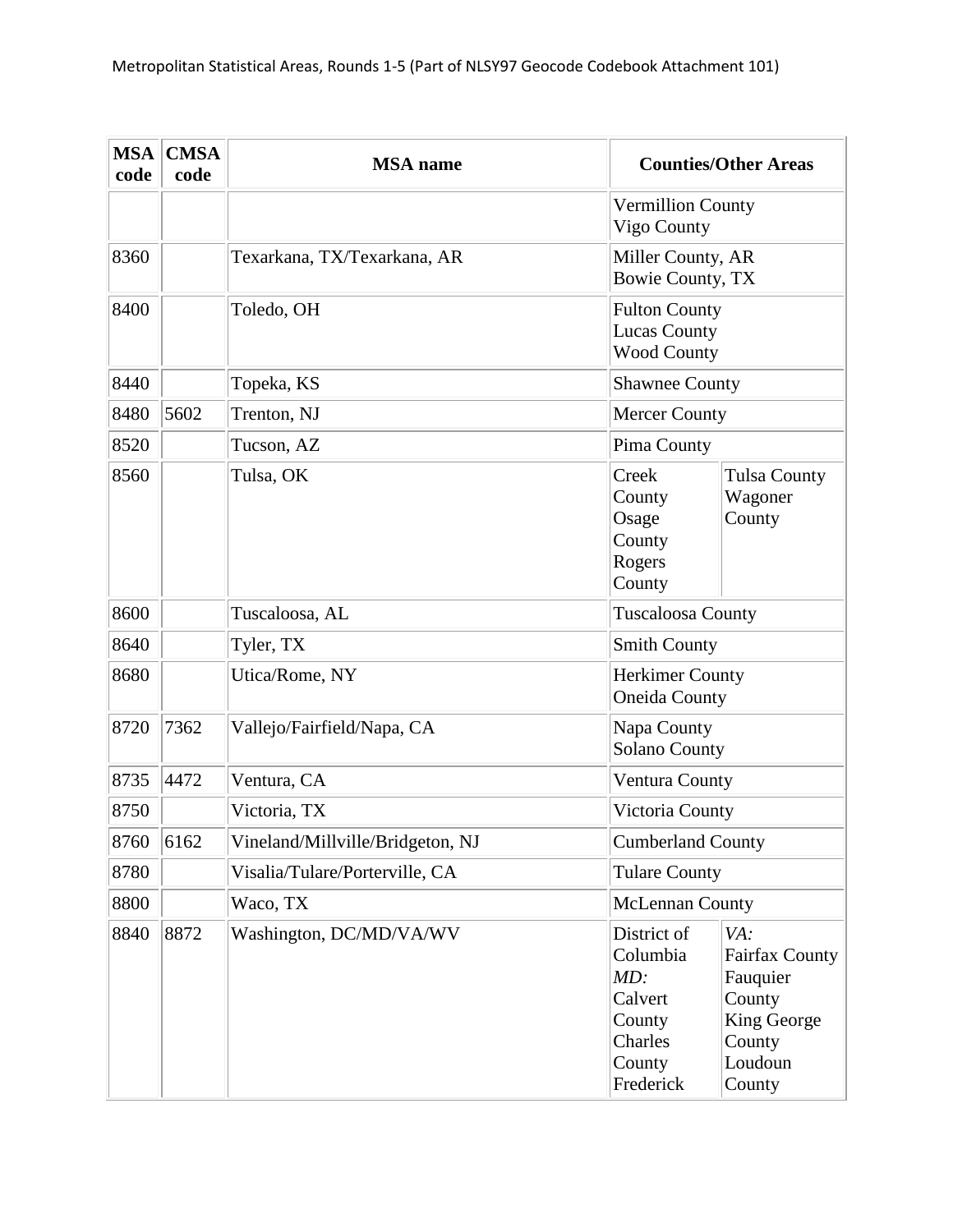| <b>MSA</b><br>code | <b>CMSA</b><br>code | <b>MSA</b> name                |                                                                                                                                                                                            | <b>Counties/Other Areas</b>                                                                                                                                                                                                                          |
|--------------------|---------------------|--------------------------------|--------------------------------------------------------------------------------------------------------------------------------------------------------------------------------------------|------------------------------------------------------------------------------------------------------------------------------------------------------------------------------------------------------------------------------------------------------|
|                    |                     |                                | County<br>Montgomery<br>County<br>Prince<br>George's<br>County<br>WV:<br>Berkeley<br>County<br>Jefferson<br>County<br>VA:<br>Arlington<br>County<br>Clarke<br>County<br>Culpeper<br>County | Prince William<br>County<br>Spotsylvania<br>County<br><b>Stafford</b><br>County<br><b>Warren County</b><br>Alexandria city<br>Fairfax city<br><b>Falls Church</b><br>city<br>Fredericksburg<br>city<br>Manassas city<br><b>Manassas Park</b><br>city |
| 8920               |                     | Waterloo/Cedar Falls, IA       | <b>Black Hawk County</b>                                                                                                                                                                   |                                                                                                                                                                                                                                                      |
| 8940               |                     | Wausau, WI                     | <b>Marathon County</b>                                                                                                                                                                     |                                                                                                                                                                                                                                                      |
| 8960               |                     | West Palm Beach/Boca Raton, FL | Palm Beach County                                                                                                                                                                          |                                                                                                                                                                                                                                                      |
| 9000               |                     | Wheeling, WV/OH                | <b>Belmont County, OH</b><br>Marshall County, WV<br>Ohio County, WV                                                                                                                        |                                                                                                                                                                                                                                                      |
| 9040               |                     | Wichita, KS                    | <b>Butler County</b><br><b>Harvey County</b><br><b>Sedgwick County</b>                                                                                                                     |                                                                                                                                                                                                                                                      |
| 9080               |                     | Wichita Falls, TX              | <b>Archer County</b><br><b>Wichita County</b>                                                                                                                                              |                                                                                                                                                                                                                                                      |
| 9140               |                     | Williamsport, PA               | <b>Lycoming County</b>                                                                                                                                                                     |                                                                                                                                                                                                                                                      |
| 9160               | 6162                | Wilmington/Newark, DE/MD       | New Castle County, DE<br>Cecil County, MD                                                                                                                                                  |                                                                                                                                                                                                                                                      |
| 9200               |                     | Wilmington, NC                 | <b>New Hanover County</b>                                                                                                                                                                  |                                                                                                                                                                                                                                                      |
| 9260               |                     | Yakima, WA                     | Yakima County                                                                                                                                                                              |                                                                                                                                                                                                                                                      |
| 9270               | 6922                | Yolo, CA                       | <b>Yolo County</b>                                                                                                                                                                         |                                                                                                                                                                                                                                                      |
| 9280               |                     | York, PA                       | <b>York County</b>                                                                                                                                                                         |                                                                                                                                                                                                                                                      |
| 9320               |                     | Youngstown/Warren, OH          | Columbiana County                                                                                                                                                                          |                                                                                                                                                                                                                                                      |